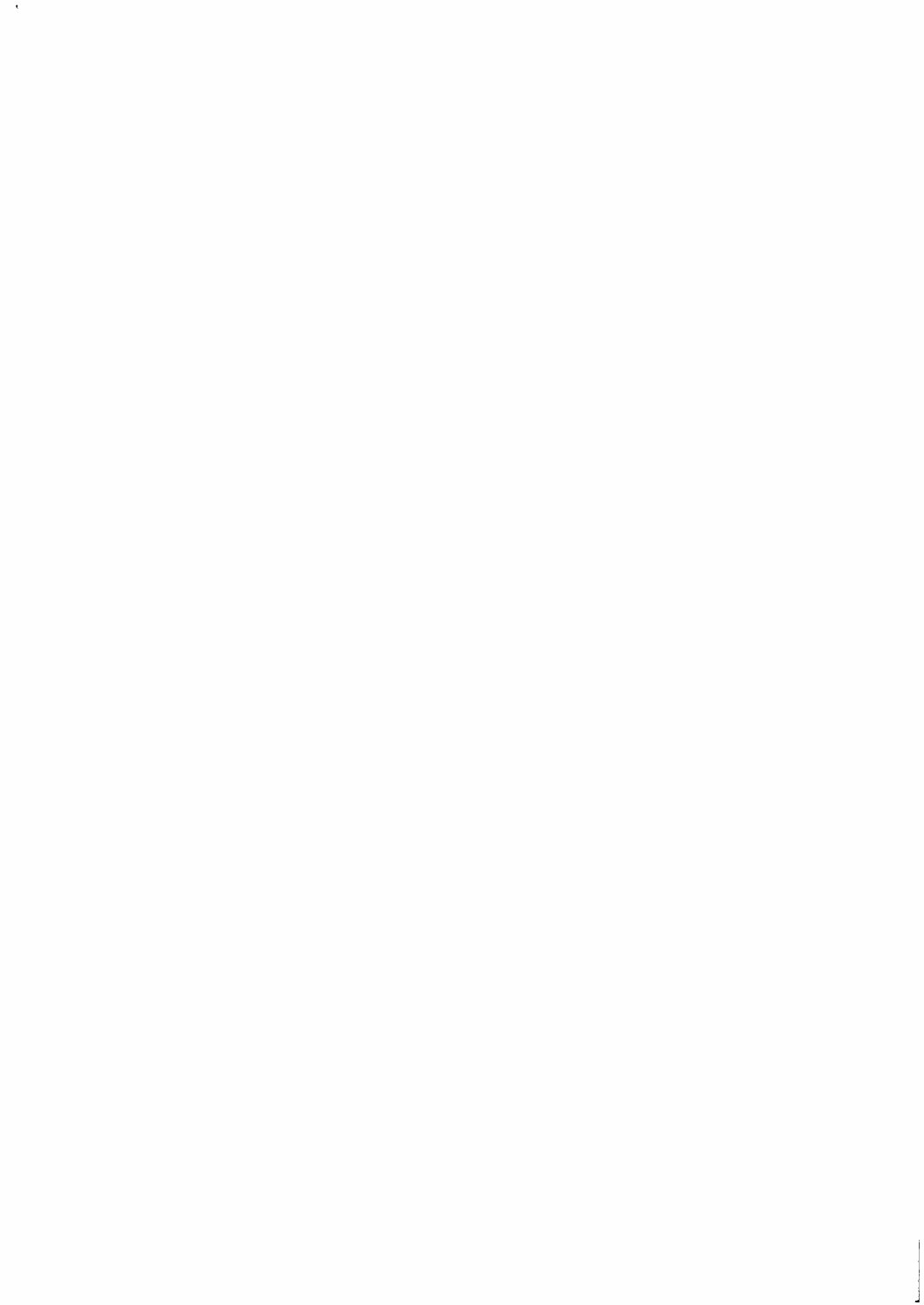A Predator-Prey Model for Discrete-Time Commercial Fisheries<sup>1</sup> M. Gatto,  $^2$  S. Rinaldi,  $^2$  and C. Walters<sup>3</sup>

### Abstract

A very simple discrete-time predator (boats) - prey (fish) model for the description of the dynamic behavior of a fishery is presented. The stability properties of the system are analyzed in some detail and the sensitivity of the equilibrium with respect to the catchability coefficient, the length of the fishing season and the investment coefficient of the fleet is analyzed. Finally, a simple procedure is presented and used for estimating the characteristic parameters of the fleet of a few fisheries. The agreement between the data and the predicted results is quite satisfactory when considering the crudeness of the model.

# 1. Introduction

In the literature on commercial fisheries, the dynamics of fish populations is often described by means of a set of differential (difference) equations in which variables such as effort and dimensions of the fleet enter as constant parameters or as driving variables. However, in the real world, economic variables are not fully controllable and are strongly influenced by the dynamics of the fish population itself. A fleet is normally sensitive (at least over long periods of time) to catches in recent years, or in other words, to investment (Smith [ll]; Fullenbaum, Carlson,

 $2$ Centro di Teoria dei Sistemi, C.N.R., Milano, Italy. <sup>3</sup>Institute of Animal Resource Ecology, U.B.C., Canada.

 $1$ This work has been supported by the International Institute for Applied Systems Analysis (IIASA) , Laxenburg, Austria.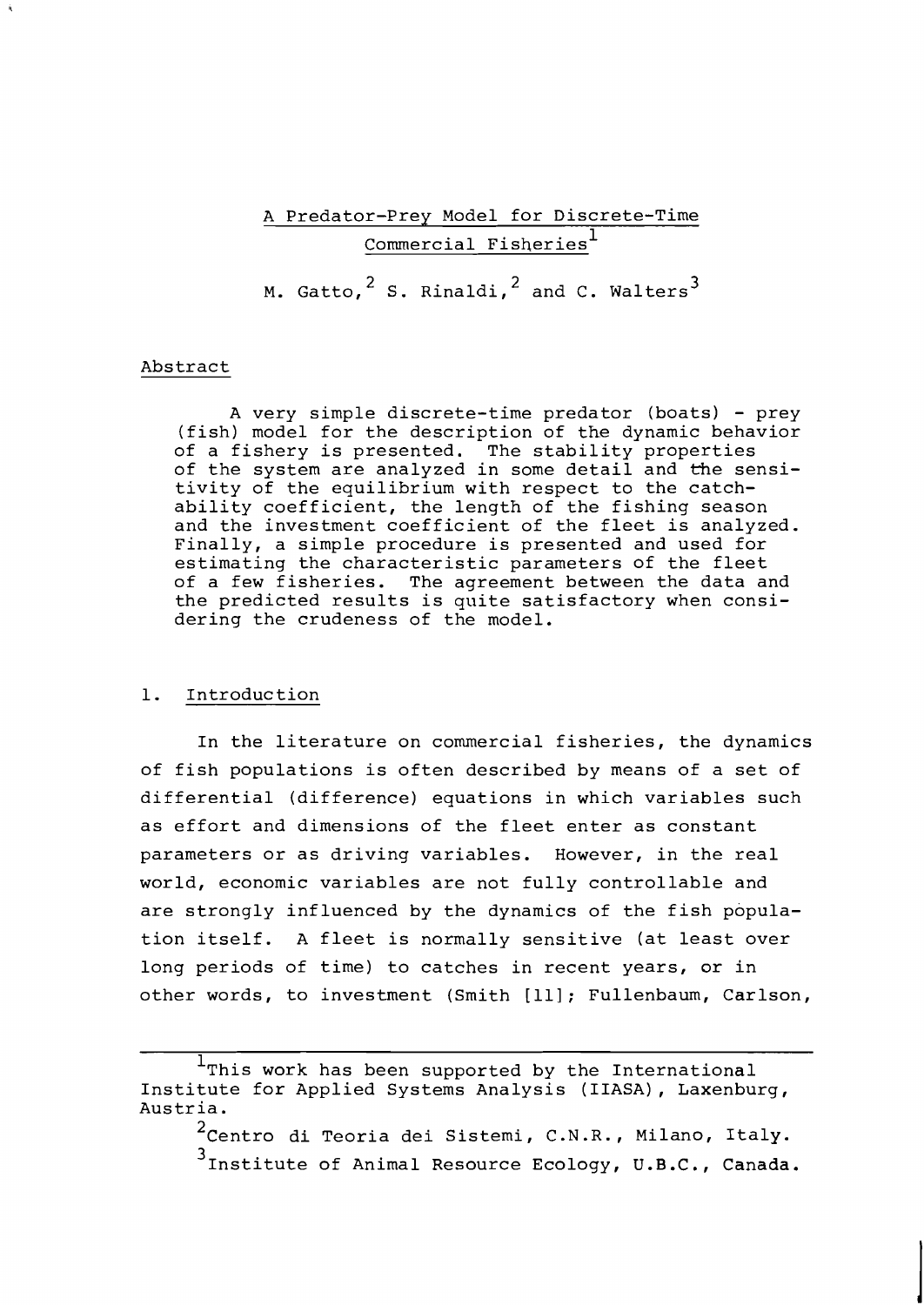Bell, and Smith [5]; Wang [12]). Thus it should be, in general, more appropriate to consider the dimension of the fleet (e.g. number of boats) as a state variable rather than as a parameter or as a control variable. Modern modelling techniques and system theory make it possible to add such dimensions without losing the analytical tractability that is considered a virture of classical fishery dynamics models.

The structure of a general model which is consistent with this suggestion is shown in Fig. 1. The driving forces acting on each subsystem are constant in time only'if the fishery is not controlled by a supervisory agency and if the surrounding environment of the fishery does not vary in time (no trends in the economy, no improvements in fishing technology, no deterioration of the habitat,...). This limit case of behavior of the system will be called "natural evolution" of the fishery in order to distinguish it from cases of "controlled evolution" obtained when decision makers fix over time the values of some of the driving forces (e.g. number of spawners to be released from hatcheries, length of fishing season, taxes, number of licenses, subsidies,...). A controlled evolution is usually obtained through a feedback as shown in Fig. 2, where the controller receives information about the state of the system and consequently makes a decision. To analyze and compare the controlled evolution of a fishery corresponding to different feedback policies, it is first necessary to have a model for the description of the natural evolution of the fishery and to know how basic properties of that model (e.g. equilibrium and its stability) are influenced by parameter values.

The aim of this paper is to present a very simple discrete-time model of the kind described in Fig. 1 (see Sect.2), and then prove the existence of an asymptotically stable equilibrium for its natural evolution (see Sect. **3)** and discuss

 $-2-$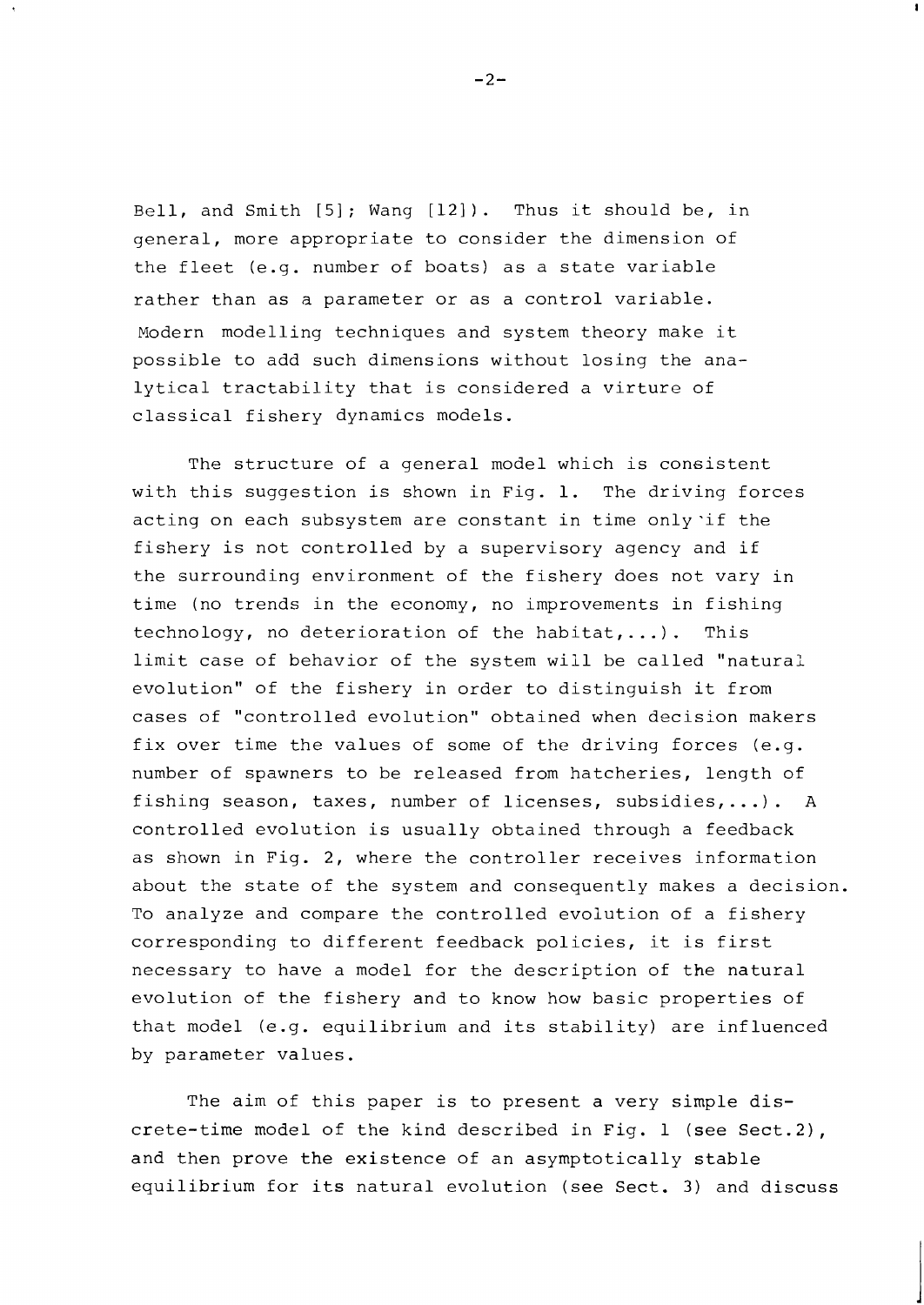the sensitivity of this equilibrium with respect to those parameters which are potential driving variables of a controlled evolution (see Sect. 4). Finally, a very simple scheme for the estimation of tne parameters of the model is given in Sect. 5.

The model presented in this paper is very crude because both the fish population dynamics and the evolution of the fleet are described by means of a first order difference equation. Thus, the fishery turns out to be considered as a classical predator (boats) - prey (fish) system. It must be noted that this paper does not represent the first attempt to describe a fishery as a predator-prey system. Commercial fisheries have already been described as continuous-time predator-prey systems (e.g. Smith [ill, Fullenbaum, Carlson, Bell, and Smith [5], Wang [12]). The continuous time description is, in general, more elegant but can give rise to serious disadvantages when the model is used for designing the best control policy: continuous-time models require that the decision maker is operating continuously in time, while in almost all commercial fisheries decision makers are operating in discrete time (e.g. once per year). Moreover, in some special fisheries (e.g. Pacific salmon) the discrete-time description is definitely necessary because of the short, pulsed character of fishery effort. Finally, the particular type of data available for commercial fisheries makes it possible to estimate the parameters of discrete models only.

#### 2. The Model

Let  $B_t$ ,  $N_t$  and  $C_t$  be, respectively, the number of boats, the number of fish and the total catch in year t. Then, the model is specified by two difference equations for the dynamic behavior of boats and fish and by an equation giving the catch  $C_t$  as a function of  $B_t$  and  $N_t$ . The particular equations used in the remainder of this paper are as follows:

 $-3-$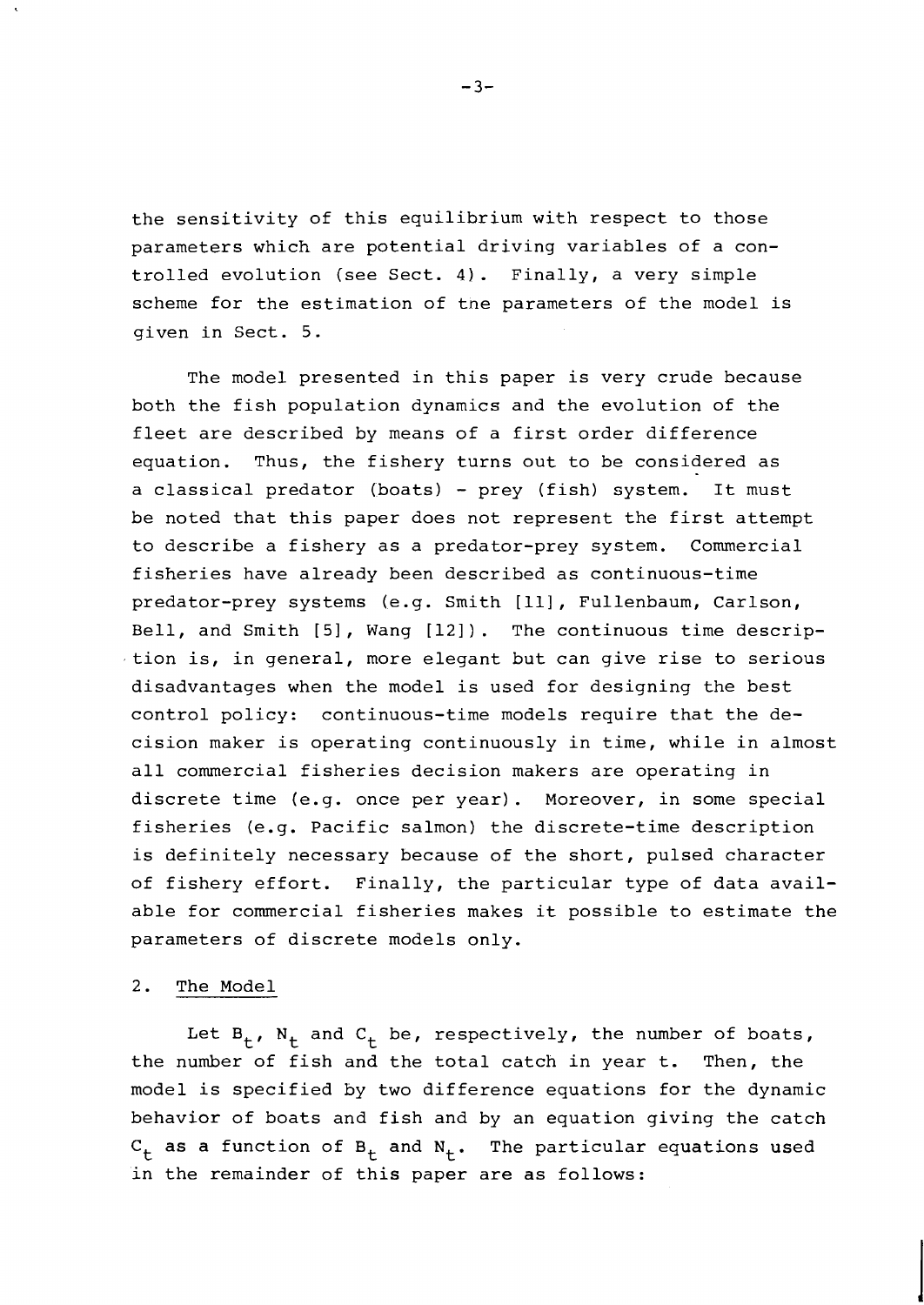$$
B_{t+1} = sB_t + i \frac{C_t}{B_t} \qquad (1a)
$$

 $\mathbf{I}$ 

$$
N_{t+1} = (N_t - C_t) \exp\left[a\left(1 - \frac{N_t - C_t}{N_E}\right)\right], \qquad (1b)
$$

$$
C_{t} = N_{t} \left[ 1 - \exp (-c B_{t}^{T}) \right] \quad . \tag{1c}
$$

In the first equation (fleet dynamics) s and i are "survival" and "investment" coefficients of the fleet; therefore  $0 < s < 1$  and  $i > 0$ .

The second equation is the well-known Ricker model where  $(N_t - C_t)$  is the number of spawners in year t,  $N_E$ is the natural equilibrium of the fishery and  $e^{a}$  is the growth factor  $(0 < a < 2)$ .

The last equation is the commonly used "catch equation" and simply states that the catch  $C_t$  is proportional to the recruitment  $N_t$  and is an increasing and bounded function of the fishing rate  $cB_tT$  (c is the usual catchability coefficient and  $B_{+}T$  is the effort = number of boats x length of the fishing season). The three pairs of parameters  $(s, i)$ ,  $(a, N_F)$ ,  $(c, T)$  appearing in Eq. (1) are assumed for the foregoing discussion to be constant in time.

By substituting the catch expression into the first two equations one obtains the description of the dynamics of the fishery in the form

$$
B_{t+1} = f_B(B_t, N_t) \qquad (2a)
$$

$$
N_{t+1} = f_N(B_t, N_t) \qquad (2b)
$$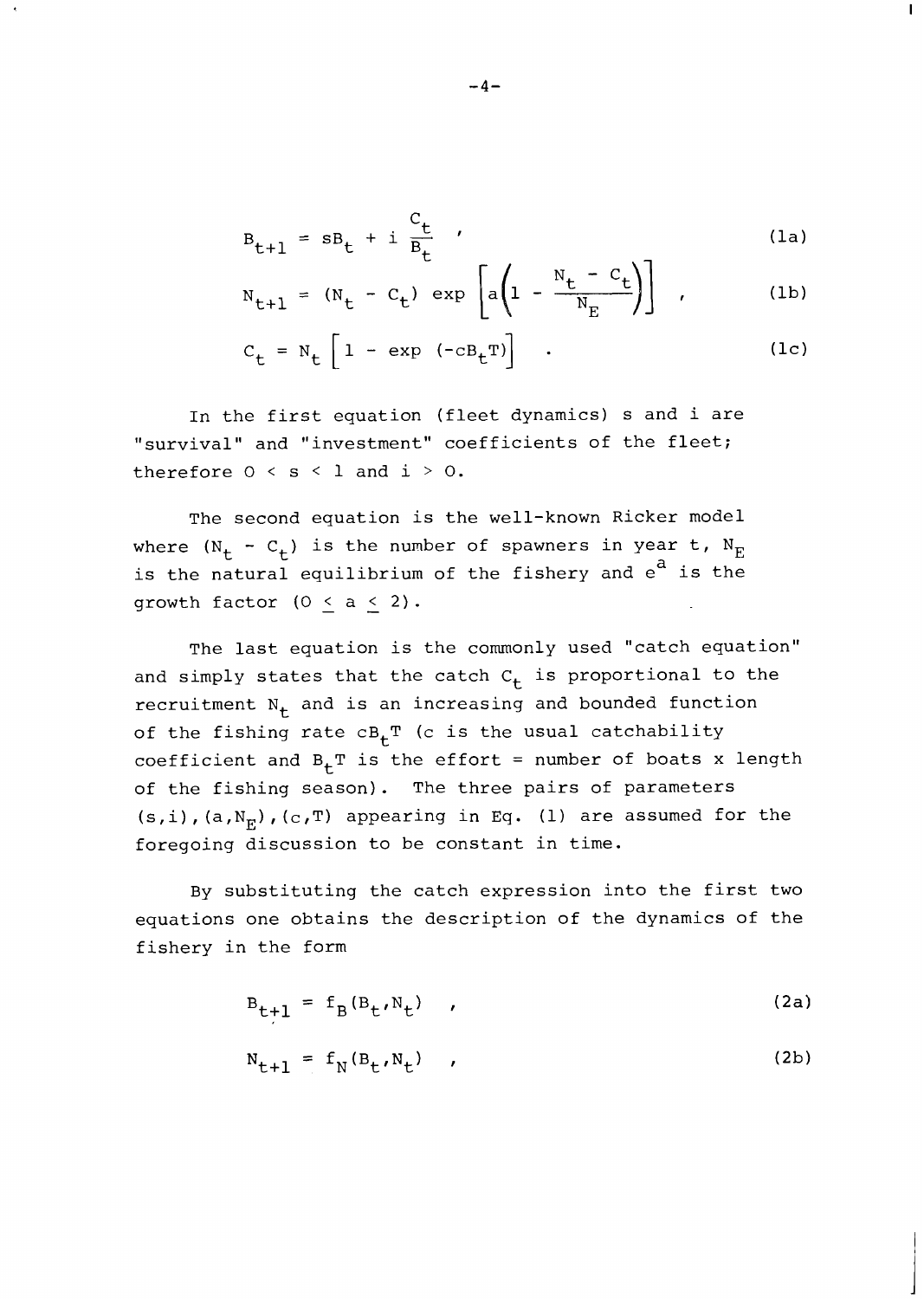where the functions  $f_B$  and  $f_N$  are given by

$$
f_B(B_t, N_t) = sB_t + i \frac{N_t}{B_t} \left[ 1 - \exp(-cB_t)^T \right], \qquad (3a)
$$

$$
f_B(B_t, N_t) = sB_t + i \frac{1}{B_t} \left[ 1 - \exp(-cB_t) \right] \qquad (3a)
$$
  

$$
f_N(B_t, N_t) = N_t \exp\left[ a - cB_t - a \frac{N_t}{N_E} \cdot \exp(-cB_t) \right] \qquad (3b)
$$

so that the natural evolution of the fishery is nothing but a trajectory in the state space of the system described by Eqs.  $(2-3)$ .

Some comments on the assumptions underlying Eq. (1) are now needed in order to bound the validity of the mode 1.

The weakest point of the model is certainly the description of the dynamics of the fleet. There are in fact different reasons why Eq. (la) might not be considered satisfactory. First, there may be a considerable time lag between investment decisions and actual appearance of boats in the fleet. Second, Eq. (la) does not take into account the age structure of the fleet which could be of some importance, especially in the case of a sudden change in fishing technology (note that, by definition, this cannot occur during the natural evolution of the system). Third, the investment  $I_t = iC_t/B_t$  is assumed to be linearly related to the catch per boat while a more realistic assumption should be that the investment is an increasing and strictly convex function of the catch per boat; however, this assumption would seriously increase the difficulty of the discussion below. Fourth, and probably most important, is that in real fisheries the investment  $I_t$  does not depend only upon the catch per boat of the previous year, but also upon all the prior history of the fishery. This could be taken into account by assuming that  $I_t$  is a weighted sum of the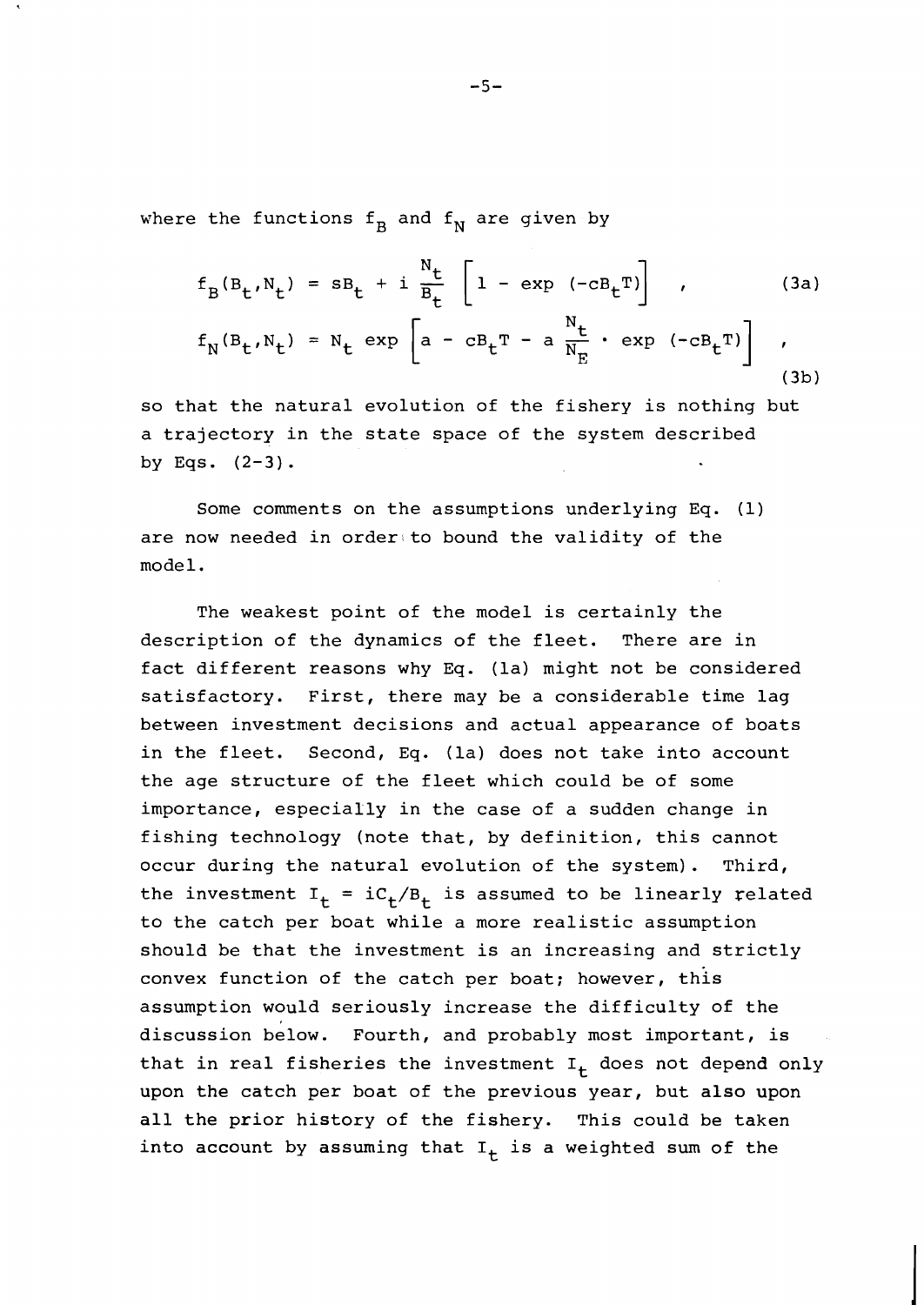catches per boat in the past, i.e.

$$
I_{t} = \sum_{k=0}^{t} i^{t-k+1} \frac{c_k}{B_k} \qquad (4)
$$

 $\mathbf{I}$ 

so that

$$
I_{t+1} = iI_t + i \frac{C_{t+1}}{B_{t+1}}
$$

Thus, under this assumption the fishery would be described by a third order model of the kind

$$
B_{t+1} = f_B(B_t, I_t) ,
$$
  
\n
$$
I_{t+1} = f_I(B_t, N_t, I_t) ,
$$
  
\n
$$
N_{t+1} = f_N(B_t, N_t) ,
$$

and the dynamic behavior of such a model would certainly be smoother than the one predicted by **Eq. (2),** because of the "filtering" effect introduced by **Eq.** (4). Finally, in many fisheries the number of boats present every year is subject to apparently random fluctuations due to the mobility of the boats and the competition among fisheries. Thus, the dynamics of the fishery can be described only very roughly by **Eq.** (la). As an alternative, one could use a stochastic description of the kind

$$
B_{t+1} = sB_t + i \frac{C_t}{B_t} + \Delta_t \tag{5}
$$

with a fairly high variance of the noise  $\Delta_{+}$  (in Sect. 5, the stochastic process  $\Delta_t$  will be assumed to be normally distributed).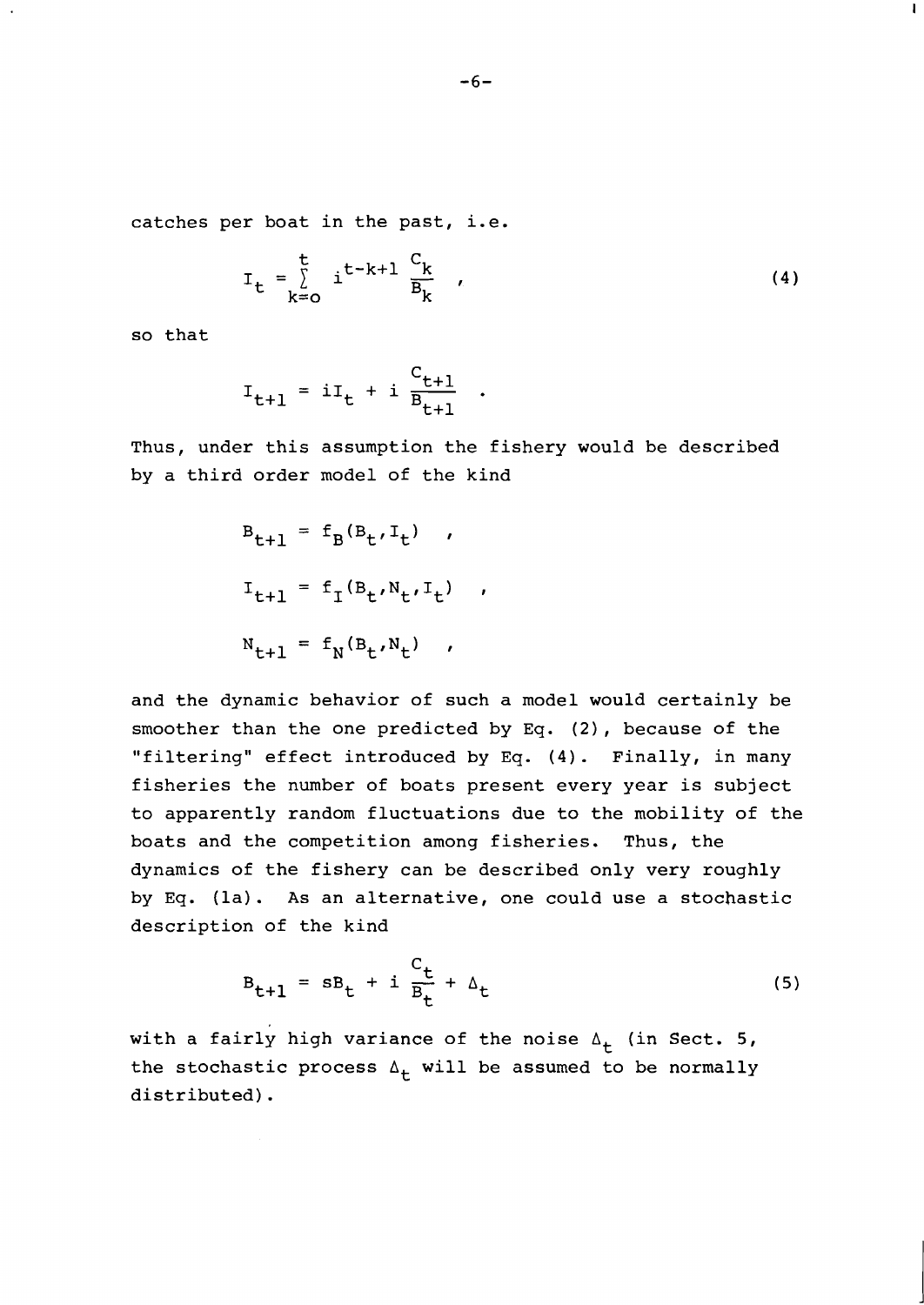For the dynamics of the fish population, the situation is not as fuzzy because the limits of validity of the Ricker model (lb) have been well studied (e.g. Cushing and Harris [2]). The most important phenomena that are missing in this model are the effects of the age structure of the population, a time delay in the stock-recruitment relation and the stochasticity induced by random fluctuations of the quality of the habitat. The first two criticisms could in principle be overcome by using a higher order model, while the third requires a detailed description of the influence that some suitable environmental indicators have on the life cycle of the fish, a very difficult problem indeed. A synthetic way of solving this problem consists of multiplying the stockrecruitment function by a random factor  $\alpha_{+}$ , i.e.

$$
N_{t+1} = \alpha_t (N_t - C_t) \exp \left[ a \left( 1 - \frac{N_t - C_t}{N_E} \right) \right], \qquad (6)
$$

where  $\alpha_t$  can be interpreted as a measure of the probability of survival in year t. Since the number of causes of death in the life cycle of a fish is very high and since these causes can be considered essentially as independent of each other, it follows that the stochastic process  $\alpha_+$  can be reasonably assumed to be lognormal.

Finally, the catch equation is open to considerable criticism (Paloheimo and Dickie [lo]), since it does not take schooling and nonrandom boat searching into account. To add some realism, a stochastic term can be included to give

$$
C_{t} = N_{t} \left[ 1 - \exp \left( -\beta_{t} \mathbf{C} \mathbf{B}_{t}^{T} \right) \right] \qquad (7)
$$

where  $\beta_t$  is again a lognormal stochastic process because it arises as a product of several essentially independent efficiency factors such as weather.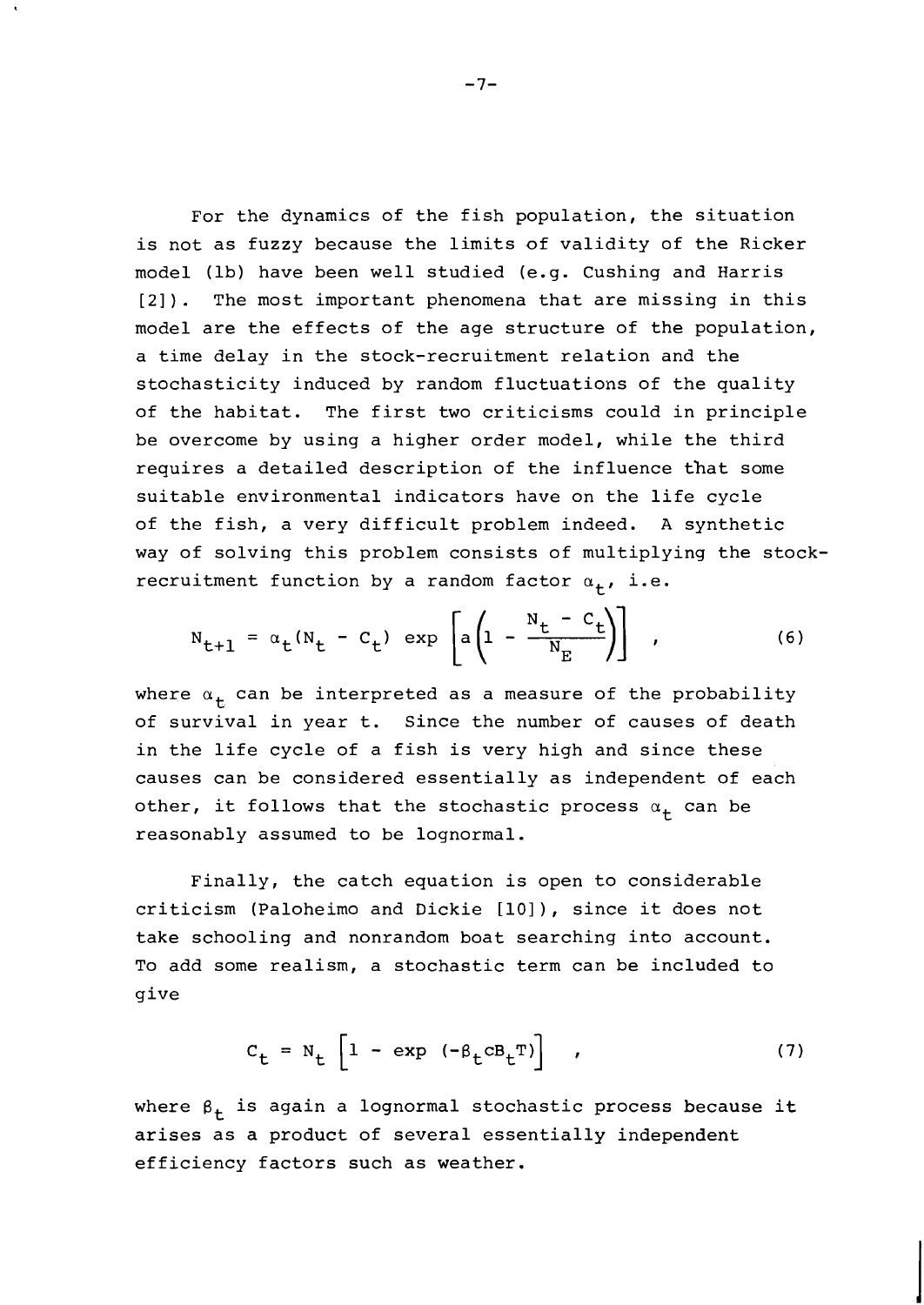In the next two sections the deterministic behavior ( $\Delta_t$  = 0,  $\alpha_t$  = 1,  $\beta_t$  = 1) of the fishery is analyzed. Sect. 5, Eqs. (5-7) and the assumptions of the stochastic processes  $\Delta_{+}$ ,  $\alpha_{+}$  and  $\beta_{+}$  are used to devise a satisfactory scheme for the estimation of the parameters.

### 3. Stability Properties

The purpose of this section is to find the equilibrium states of the model, discuss their stability and, in general, study the properties of the natural evolution of the fishery.

By definition, the equilibrium states are the solutions  $\overline{S}$ of Eq. (2) with  $B_t = B_{t+1} = \bar{B}$  and  $N_t = N_{t+1} = \bar{N}$ , i.e.

$$
\overline{B} = s\overline{B} + i \frac{\overline{N}}{\overline{B}} [1 - \exp (-c\overline{B}T)] , \qquad (8a)
$$

$$
\bar{\mathbf{N}} = \bar{\mathbf{N}} \exp\left[\mathbf{a} - c\bar{\mathbf{B}}\mathbf{T} - \mathbf{a} \frac{\mathbf{N}}{\mathbf{N}_{\mathrm{E}}} \exp\left(c\bar{\mathbf{B}}\mathbf{T}\right)\right] \quad (8b)
$$

A trivial solution of this system of equations is given by<br>the existe of the state space  $(\bar{R}, \bar{R}) = (0, 0)$ ,  $Sines, \bar{R} = 0$ the origin of the state space,  $(\overline{B}, \overline{N}) = (0,0)$ . Since  $\overline{B} = 0$ if and only if  $\bar{N} = 0$ , it is possible to assume  $\bar{B} \neq 0$  and  $\bar{N} \neq 0$  in Eqs. (8) and solve them with respect to  $\bar{N}$ :

$$
\overline{\text{N}} = \frac{1 - \text{s}}{1} \text{ B}^2 / [1 - \exp(-c\overline{\text{B}}\text{T})] = \text{v}(\overline{\text{B}}) \quad , \tag{9a}
$$

$$
\bar{N} = N_E \left( 1 - \frac{c \bar{B} T}{a} \right) \exp c \bar{B} T = h(\bar{B}) \qquad . \tag{9b}
$$

The shapes of the two isoclines  $v(\overline{B})$  and  $h(\overline{B})$  given by Eqs. (9) appear in Fig. 3; these isoclines demonstrate that there always<br>cuists are and only are equilibrium state  $(\vec{p}, \vec{w})$  with  $\vec{p} \neq 0$ exists one and only one equilibrium state  $(\overline{B}, \overline{N})$  with  $\overline{B} \neq 0$ and  $\bar{N} \neq 0$ , which is called the productive equilibrium state from now on.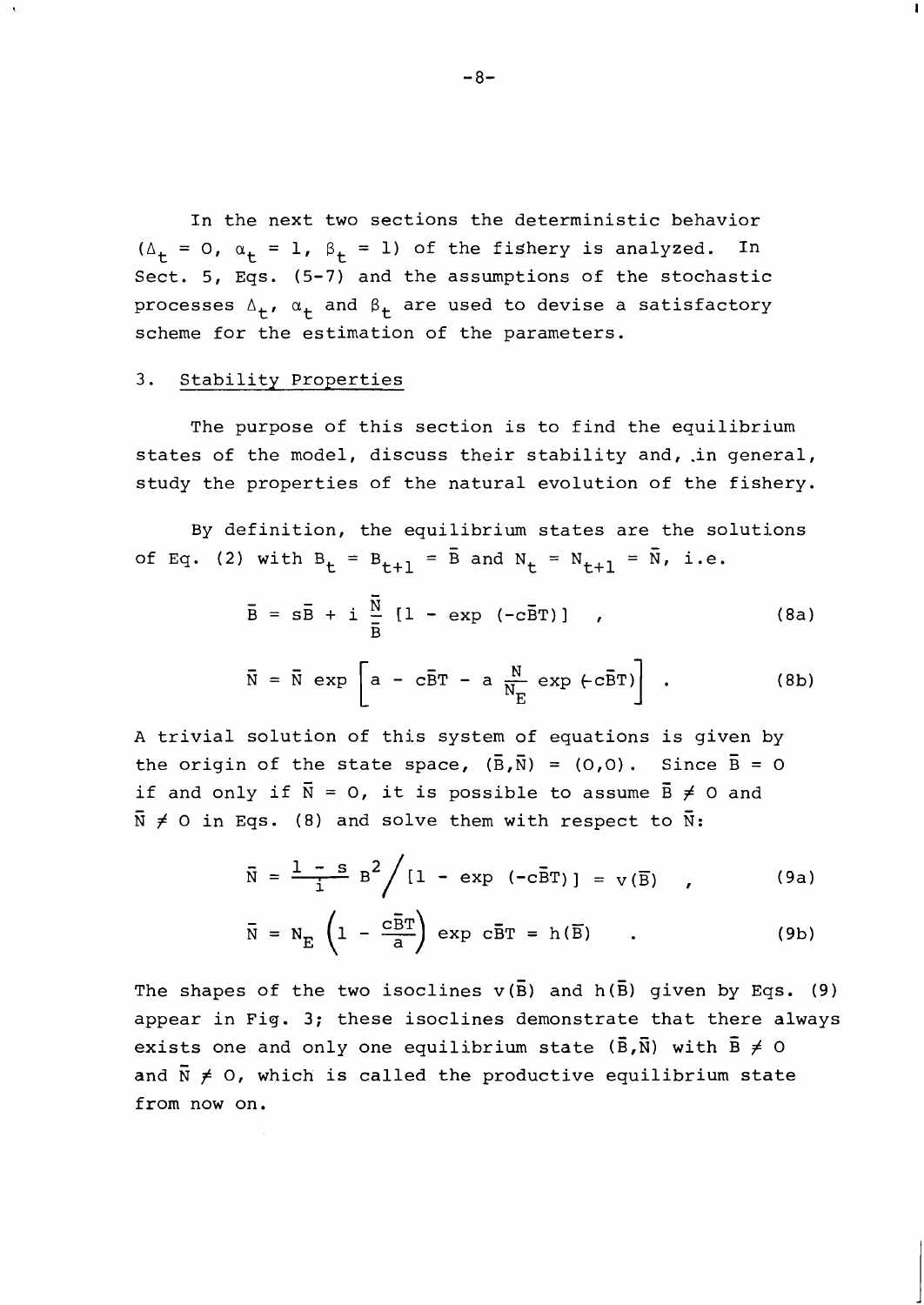Let us now linearize the system around its two equilibrium states in order to study their stability properties. The linearized system is

$$
\begin{bmatrix}\n\Delta B_{t+1} \\
\Delta N_{t+1}\n\end{bmatrix} = \begin{bmatrix}\n\frac{df_B}{dB} & \frac{df_B}{dN} \\
\frac{df_N}{dB} & \frac{df_N}{dN}\n\end{bmatrix}, \begin{bmatrix}\n\Delta B_t \\
\Delta N_t\n\end{bmatrix} = F\n\begin{bmatrix}\n\Delta B_t \\
\Delta N_t\n\end{bmatrix}
$$
\n(10)

where  $\Delta B_{+}$  and  $\Delta N_{+}$  are the variations with respect to a steady state and the matrix F is evaluated at the equilibrium.

In the case of the origin the matrix F turns out to be given by

$$
\mathbf{F} = \begin{bmatrix} \mathbf{s} & \mathbf{i}\mathbf{c}\mathbf{T} \\ 0 & \mathbf{exp} \quad (\mathbf{a}) \end{bmatrix}
$$

so that the eigenvalues are s and exp (a). The former is smaller than one, while the latter is greater than one, and this implies the origin in an unstable equilibrium state. More precisely, the origin is a saddle point, the eigenvectors being the B axis and the vector

 $\mathbf{r}$ 

$$
\begin{bmatrix} 1 \\ i cT & exp(a) - s \end{bmatrix},
$$

and the trajectories in the neighborhood of the origin are shown in Fig. 4 where successive states are joined by a straight line.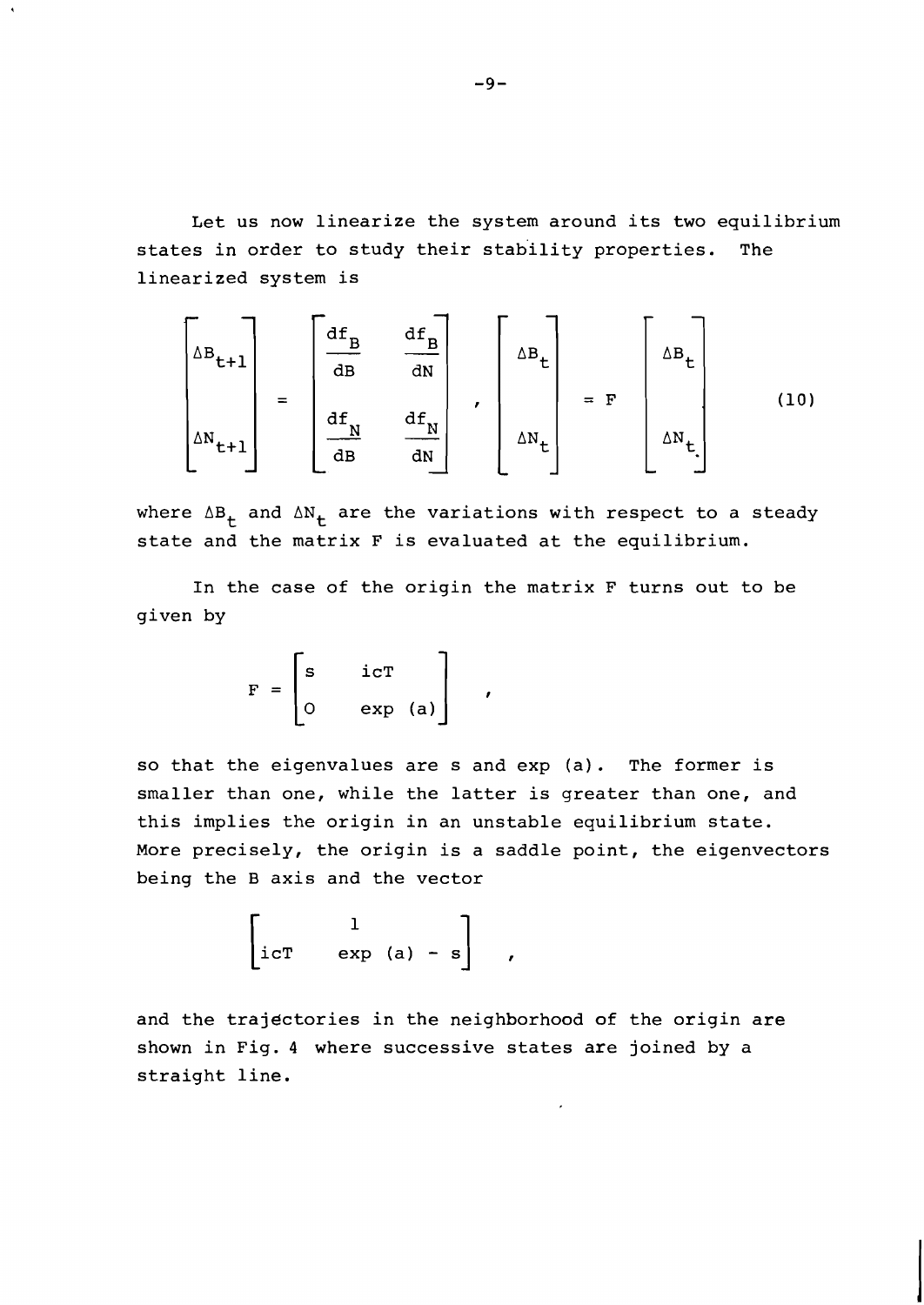Working out the derivatives indicated in Eq. (10) and using Eq. (9) it is possible to prove that the matrix  $F$ <br>and we had at the used patient consideration  $(\bar{p}, \bar{p})$  is given by evaluated at the productive equilibrium  $(\bar{\mathbf{B}},\bar{\mathbf{N}})$  is given by

$$
F = \begin{bmatrix} i cT & \frac{\overline{N}}{B} - c\overline{B}T + sc\overline{B}T + 2s - 1 & (1-s) & \frac{\overline{B}}{\overline{N}} \\ -c\overline{N}T(1 - a + c\overline{B}T) & 1 - a + c\overline{B}T \end{bmatrix}.
$$

Since  $(\bar{B}, \bar{N})$  is not available in closed form, explicit computation of the eigenvalues is impossible. Nevertheless, the discussion of the stability of the equilibrium can be performed in an indirect way recalling that the eigenvalues of a 2 x 2 matrix lie within the unit circle when the following two inequalities are satisfied

$$
|\mathbb{I}| < 1 \qquad (11a)
$$

$$
|\Sigma| < 1 + \Pi \tag{11b}
$$

where  $\mathbb I$  and  $\bar{\ }$  are, respectively, the product and the sum of the eigenvalues. Since  $\mathbb I$  and  $\sum$  are the determinant and the trace of the matrix F, it is possible to show that under the assumption

 $c\bar{B}T < 1$ ,

which is satisfied in most commercial fisheries, conditions (lla) and (llb) are verified, i.e. the productive equilibrium is always asymptotically stable. A proof of this statement can be found in Appendix 1.

Though the analysis so far performed is a stability analysis in the small, there is no evidence for the productive equilibrium state not being stable in the large. This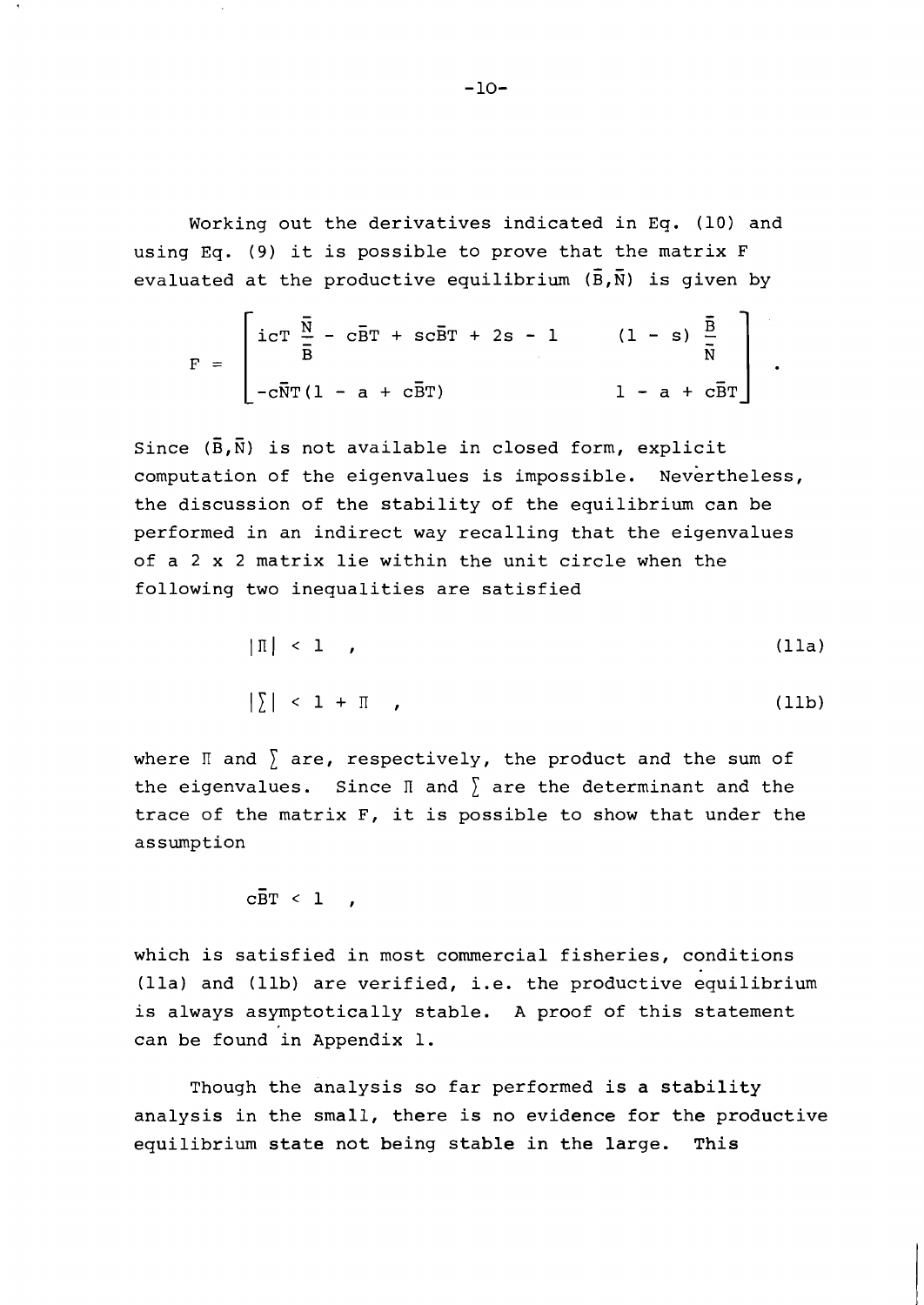assertion is essentially validated by the existence of a - region of attraction R containing  $(\overline{B},\overline{N})$ , i.e. a region satisfying the following two properties:

- a) any trajectory starting from a point in R is contained in R (R is an invariant set),
- b) any trajectory starting from a point outside of R reaches R in a finite number of transitions.

A proof of the existence of such a region can be found in Appendix 2.

Finally, simulation of the model shows that, depending upon the values of the parameters, monotonic or oscillatory transients can be obtained. In Fig. 5 an example corresponding to the exploitation of a virgin fishery  $(B_0 = 0, N_0 = N_E)$  is shown. Two transients are plotted for two different values of parameter cT: trajectory A is obtained in the case of poor technology and/or short length of fishing season (cT = 1.5 x  $10^{-3}$ ), while trajectory B is obtained in the opposite case (c = 3.5 x  $10^{-3}$ ). It is worthwhile noticing that in case A there is no oscillatory behavior, while in case B there are periods of temporary overinvestment followed by periods of overexploitation of the fish population, a fact which has been observed in commercial fisheries.

#### 4. Sensitivity of the Productive Equilibrium

As pointed out in the previous section, the productive  $(\vec{r}, \vec{w})$  cannot be viewed a placed form currential equilibrium  $(\overline{B}, \overline{N})$  cannot be given a closed form expression. Nevertheless, the sensitivity of this steady state with respect to some parameters can be determined in a qualitative way.

 $-11-$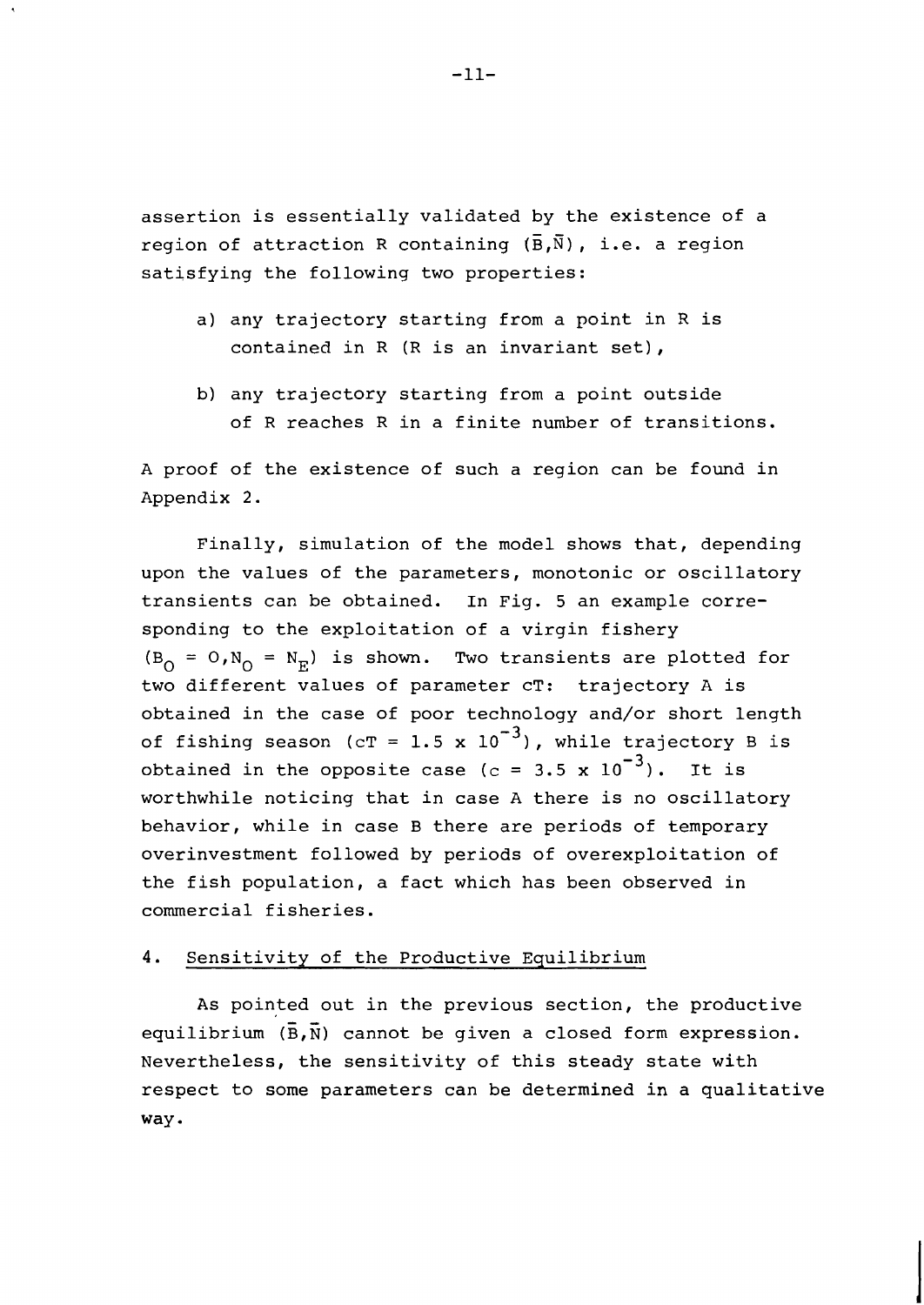With this aim, it is convenient to study first how the isoclines v(B) and h(B) are influenced by the parameters. It is interesting to notice (see Fig. 6) that curve  $v(B)$ does not depend separately on s and i, but on  $\frac{1-s}{1}$ , i.e. on the ratio between mortality and investment, and that it approaches, for large values of B<sup>2</sup>, a limit parabola independent of c and T. On the other hand, curve h(B) does not depend (see Fig. 7) upon s and i, but only upon cT, a, and  $N_F$ . By intersecting h(B) with  $v(B)$ , it is easy to understand how the equilibrium point varies with  $\frac{1}{1}$  - s and cT: these variations are shown in Fig. 8.

The following general conclusions can be drawn:

- a) If a  $\leq$  1, the population  $\overline{N}$  is decreasing with cT and increasing with  $\frac{1-s}{1}$ . If a > 1, then the statement above is still valid for large values of cT and low values of  $\frac{1-s}{1}$ . In simple terms, if the fishery is characterized by a low reproduction rate then the size of the stock at the equilibrium is decreasing with the catchability coefficient, with the length of the fishing season, and with the survival and investment coefficient of the fleet. If, on the contrary, the fishery is characterized by a high reproduction rate, then the stock size is a dome-shaped function of the same parameters.
- b) The number of boats  $\bar{B}$  is decreasing with  $\frac{1-s}{\bar{a}}$ while it is first increasing and then decreasing with cT. ,In other words, greater values of the survival and investment coefficients imply larger sizes of the fleet, while too large values of the catchability coefficient and of the length of the fishing season give rise to a small equilibrium fleet size.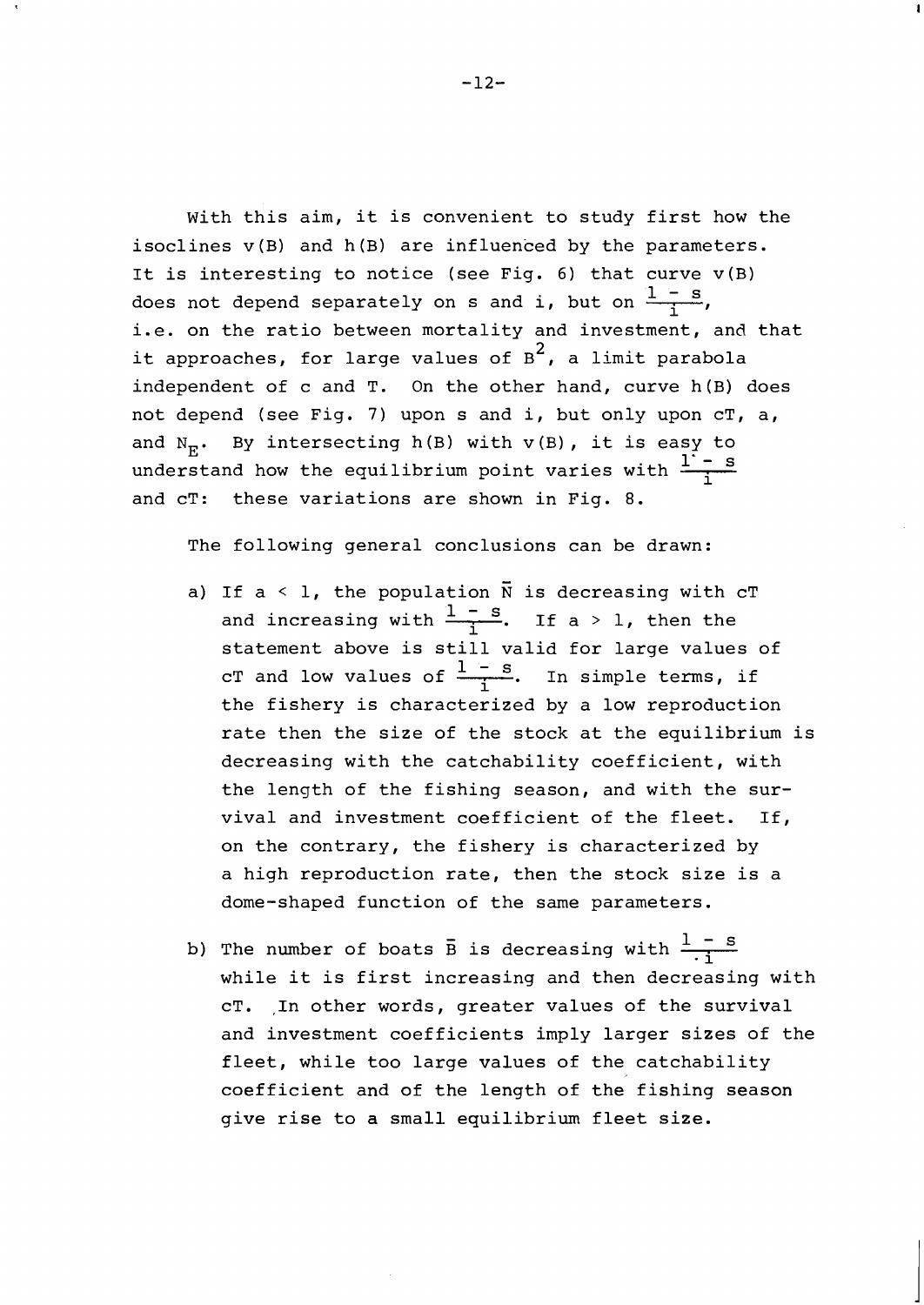As for the equilibrium catch  $\bar{C}$ , observe that Eq. (la) yields

$$
\overline{c} = \frac{1 - s}{i} \overline{B}^2 \qquad (12)
$$

which is the limit parabola shown in Fig. 6. With this in mind, it is easy to realize that the catch  $\bar{c}$  is a domeshaped function of  $\frac{1-s}{1}$  and cT. An important index for the fishery is the equilibrium catch per boat  $\bar{J}$  which (see Eq. (12) ) turns out to be given by

$$
\overline{J} = \frac{1 - s}{i} \overline{B} \quad . \tag{13}
$$

The following two simple but important properties of this index can be proved to be valid:

- c) The catch per boat is increasing.with the ratio  $\frac{1 - s}{1}$ .
- d) The catch per boat is first increasing and then decreasing with cT.

To study how  $\overline{J}$  varies with  $\frac{1-s}{1}$ , it is sufficient to plot the curves of constant catch per boat given by

$$
\frac{N}{B} \left[ 1 - \exp (-BCT) \right] = \text{const.}
$$

and intersect them with the curve of Fig. 8b, which is the locus of the equilibrium states obtained for different values  $\frac{N}{B}$   $\left[1 - \exp(-Bcf)\right] = \text{const.}$ <br>and intersect them with the curve of Fig. 8b, which is th<br>locus of the equilibrium states obtained for different va<br>of  $\frac{1 - S}{i}$  (see Fig. 9). It is easy to verify that, since<br>a < 2, the **1**  a < 2, the curves of constant catch per boat intersect the equilibria locus only once; therefore **j** is an increasing function of  $\frac{1 - s}{1}$ .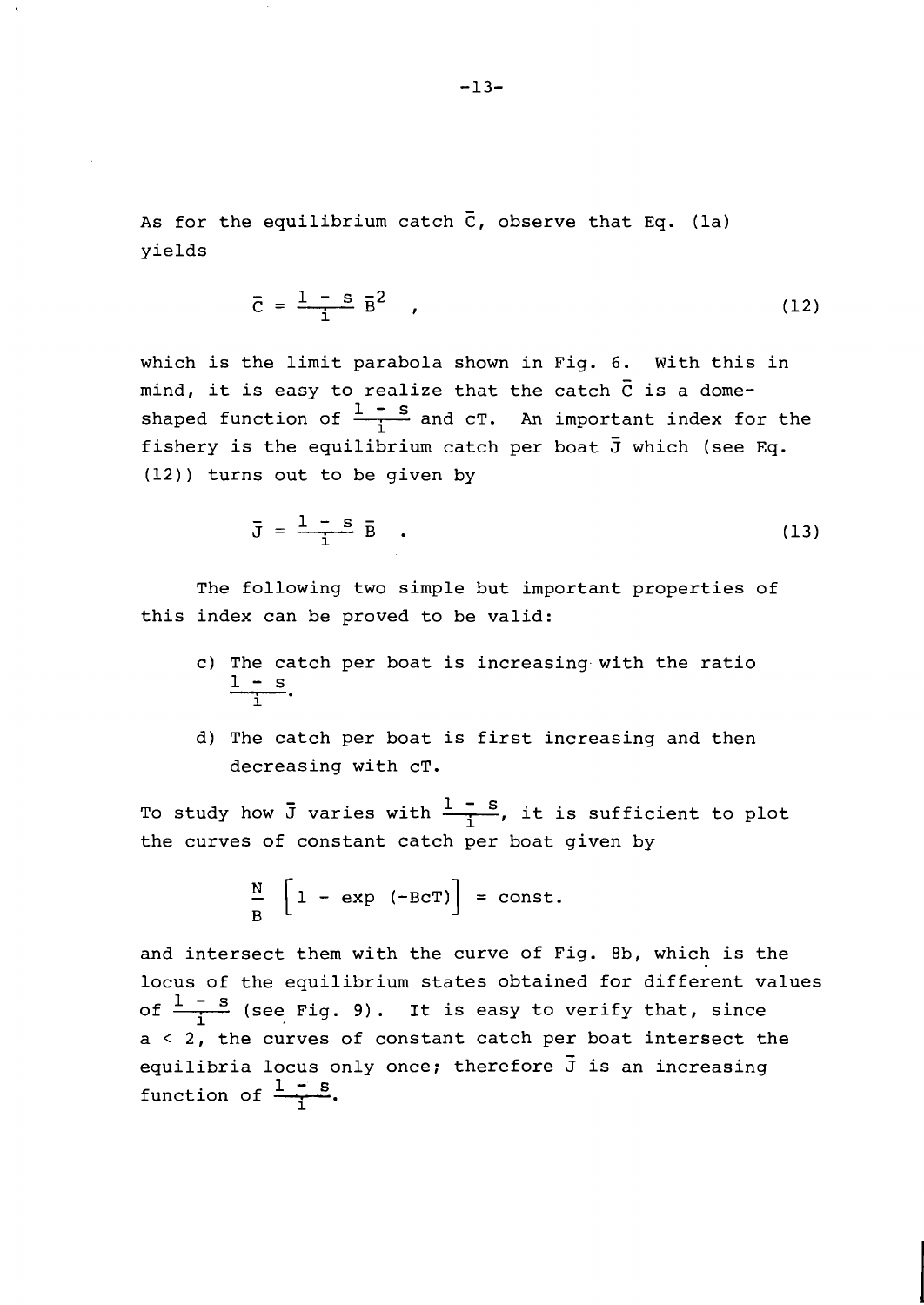TO prove property d) it is sufficient to remark that in view of Eq. (13),  $\overline{J}$  has the same dependence upon cT as the number of boats, i.e. it is first increasing and then decreasing with cT (see Fig. 10). Therefore, there exists a length of the fishing season which maximizes the catch per boat.

Property d) is of particular interest because it points out the possibility for a fishery to be in the equilibrium state B of Fig. 10. A suitable change of the length of the fishing season will then generate a transient from state A to state B, the latter being characterized by the same number of boats and the same catch per boat but by a greater number of fish and by a shorter length of the fishing season, a definite advantage in the management of the fishery. The transient from state A to state B is characterized by a remarkable initial disinvestment which, nevertheless, could be compensated for by temporarily providing subsidies to the fishery.

# 5. Parameter Estimation

A procedure for the estimation of the parameters of the model is outlined below. The method consists in working out separately the least squares estimation of the parameters of the three components of the fishery.

Suppose that the variables  $B_t$ ,  $C_t$ ,  $N_t$  and  $T_t$  (note that the length of the fishing season is now allowed to be varying in time) have been measured for a certain number of years  $(t = 1, 2, \ldots, n)$  during which there has been no evidence of relatively important changes in the economy (s and i are constant), in technology (c is constant) and in the quality of the environment (a and  $N_{E}$  are constant). Then, consider

 $-14-$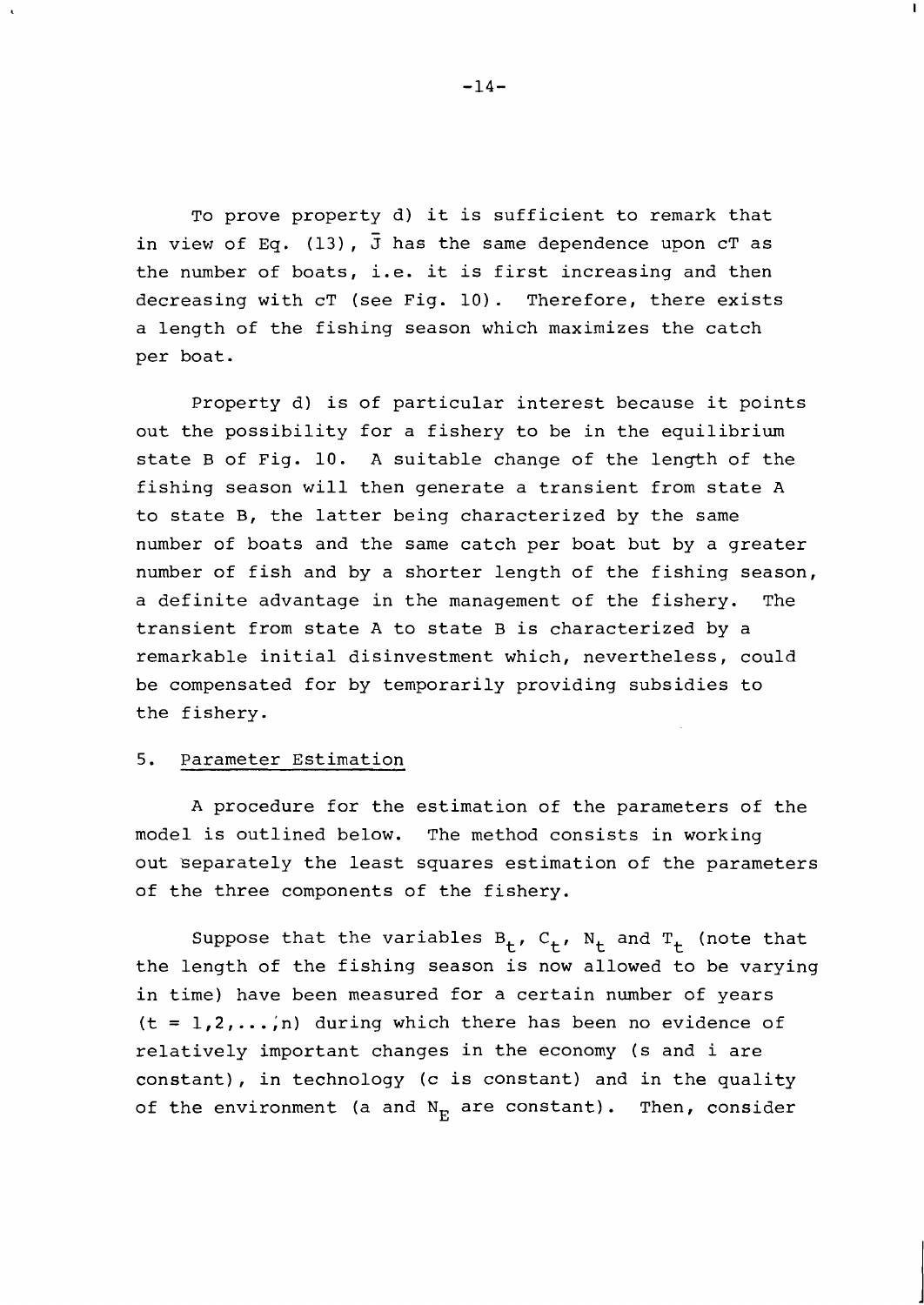first the catch function in the form given by Eq. (7); from this expression one obtains

$$
\log c = \frac{1}{n} \sum_{t=1}^{n} \log \left( \frac{1}{B_t^T t} \log \frac{N_t}{N_t - C_t} \right) - \frac{1}{n} \sum_{t=1}^{n} \log \beta_t , \qquad (14)
$$

 $1 \quad \stackrel{\text{n}}{\mathsf{r}}$ in which the term  $\frac{1}{n}$   $\sum$  log  $\beta$  goes to zero as n approaches t $\bar{=}1$ infinity because it is an estimate of the mean value of a normally distributed random variable which is known to have zero mean value (recall the assumptions on  $\beta_+$ ). Thus

$$
\log \hat{c} = \log \sqrt[n]{\frac{\ln \frac{1}{\mathbb{E}[1 - \log \frac{N_t}{N_t} - C_t]}}}
$$
(15)

is an unbiased estimate of log c and the variance of this estimate is proportional to the variance of the noise and decreases with n as  $\frac{1}{n}$ . Moreover, this estimate is the one which minimizes the expected value of the square of the difference between log c given by **Eq.** (14) and all its possible estimates.

As far as the estimation of the parameters s and i is concerned, it is very simple to prove (e.g. Lee [71) that if the noise  $\Delta_+$  in Eq. (5) is a normally distributed independent noise with zero mean value, then the least squares estimate is unbiased, consistent, and given by

$$
\begin{bmatrix} \hat{s} \\ \hat{s} \\ \hat{i} \end{bmatrix} = (P'P)^{-1} P'P , \qquad (16)
$$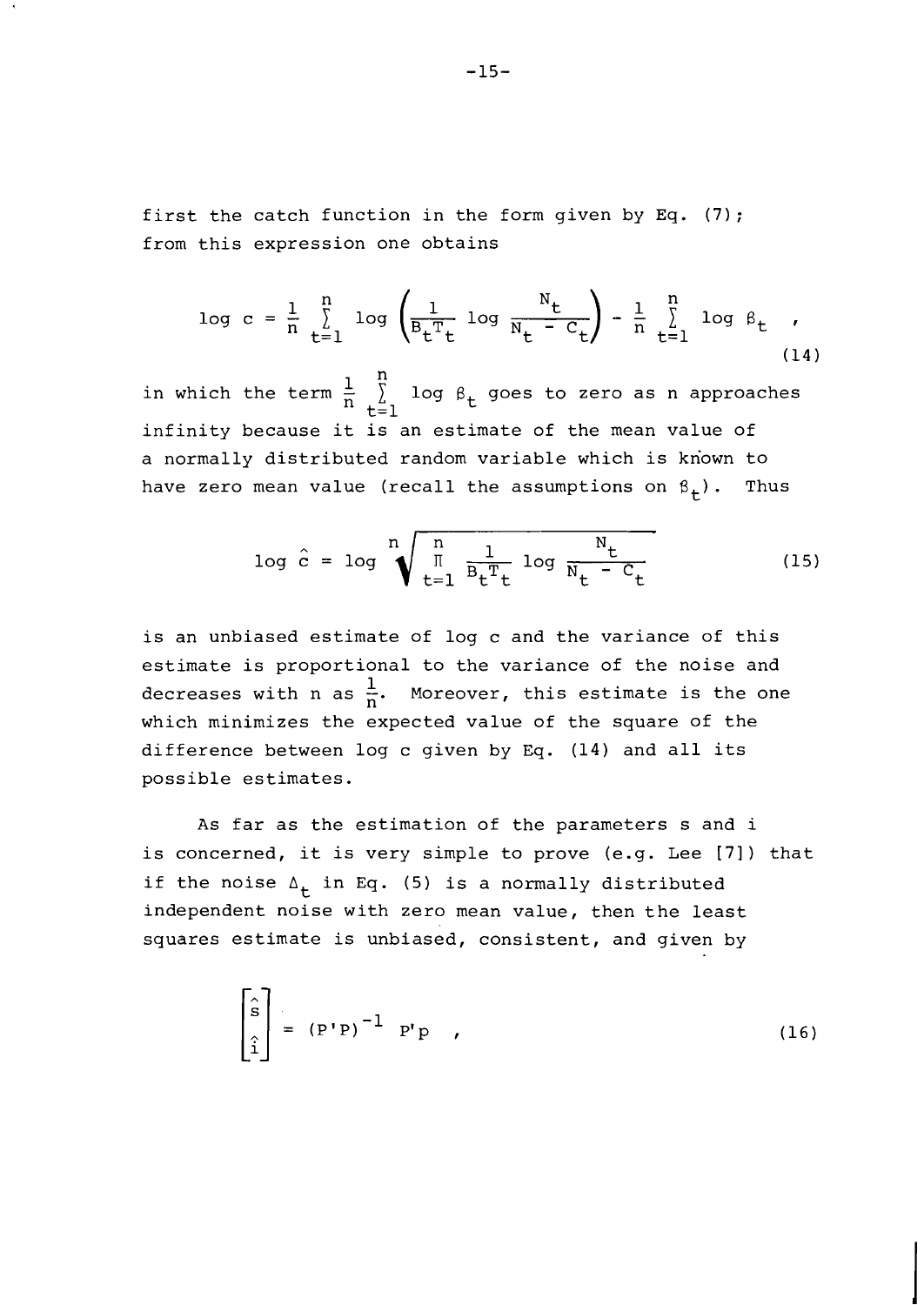where the matrix P and the vector p are given by

$$
P = \begin{bmatrix} B_{1} & C_{1}/B_{1} \\ B_{2} & C_{2}/B_{2} \\ \vdots & \vdots \\ B_{n-1} & C_{n-1}/B_{n-1} \end{bmatrix}, \quad P = \begin{bmatrix} B_{2} \\ B_{3} \\ \vdots \\ B_{n} \end{bmatrix}, \quad (17)
$$

and P' denotes the transpose of P.

Finally, the estimation of parameters a and  $N_{\overline{E}}$  can also be carried out by means of a linear expression of the kind (16) as pointed out in the literature (Dahlberg **[3]** ) . In fact, from Eq. (6) one obtains

a + (C<sub>t</sub> - N<sub>t</sub>) 
$$
\frac{a}{N_E}
$$
 = log  $\frac{N_{t+1}}{N_t - C_t}$  - log  $\alpha_t$ ,

and log  $\alpha_t$  has the same properties as  $\Delta_t$  in Eq. (5). Thus, in this case

$$
\begin{bmatrix} \hat{a} \\ \hat{a} \\ \hat{B} \\ \hat{N}_E \end{bmatrix} = (Q'Q)^{-1} Q'q \qquad (18)
$$

where

$$
Q = \begin{bmatrix} 1 & C_1 - N_1 \\ 1 & C_2 - N_2 \\ \vdots & \vdots \\ 1 & C_{n-1} - N_{n-1} \end{bmatrix}, \quad q = \begin{bmatrix} \log N_2 / N_1 - C_1 \\ \log N_3 / N_2 - C_2 \\ \vdots \\ \log N_n / N_{n-1} - C_{n-1} \end{bmatrix}
$$
\n(19)

L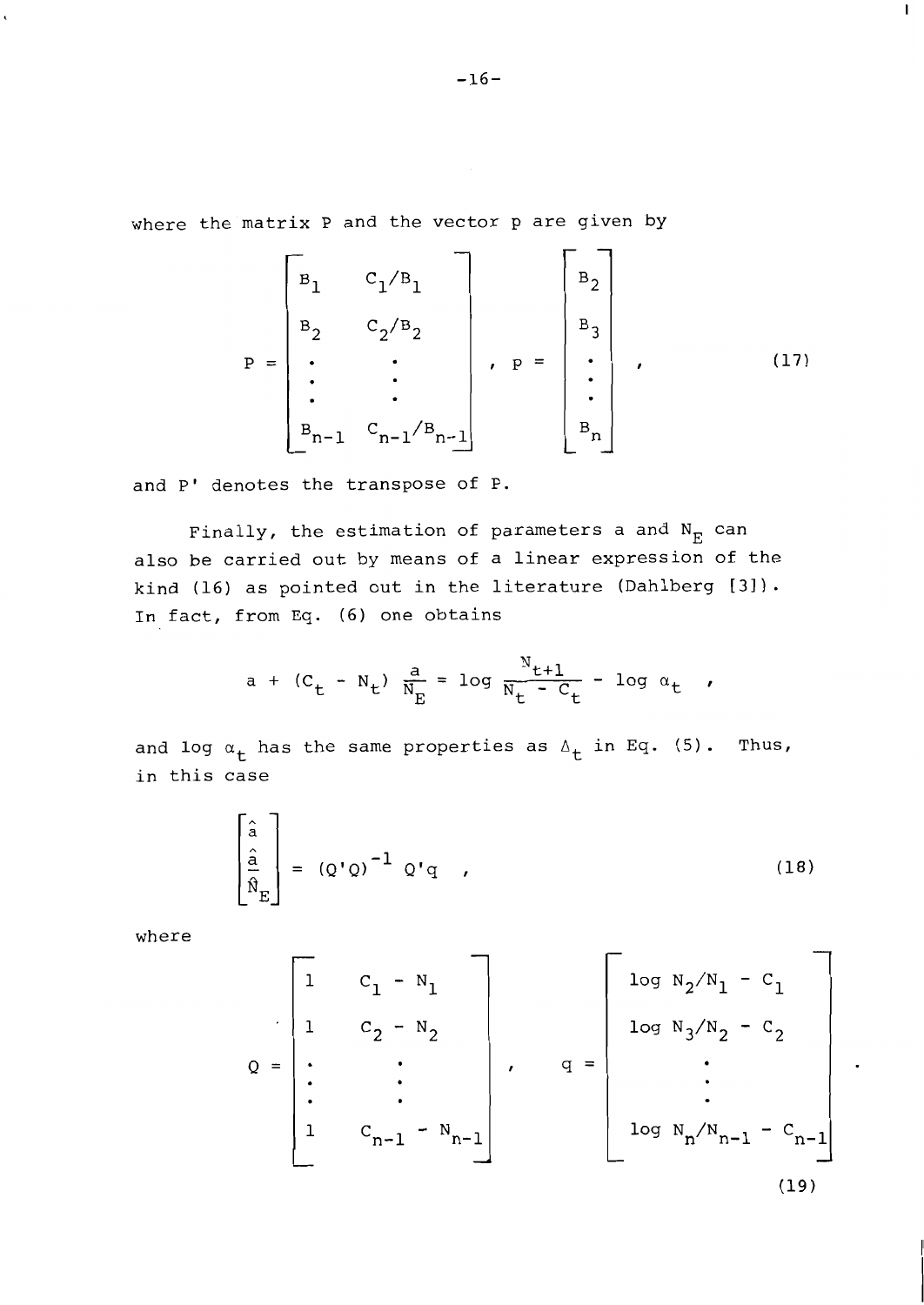In conclusion, the estimation of the parameters of the fishery can be carried out separately for the three subsystems shown in Fig. 1 by means of Eqs.  $(15-19)$ . Thus, through this procedure one can separately evaluate the validity of Eqs. (la), (lb) and (lc) and therefore deduce which parts of the model are satisfactory and, eventually, which are not. Moreover, this scheme requires only simple subproblems to be solved, a definite advantage from a computational point of view (for example, in this case two 2 x 2 matrices must be inverted instead of a 4 x 4 matrix). In this respect, it is important to note that if the number of fish  $N_t$  is unknown (which is usually the case) the scheme outlined above cannot be used. However, the estimation of the parameters can still be carried out by introducing Eq. (1c) into Eq. (1b) in such a way that  $N_t$  and  $N_{t+1}$  are eliminated. Thus, a new difference equation is obtained that can be used to estimate the three parameters a,  $N_{\rm F}$ and c. The disadvantages introduced by the lack of information on  $N_{+}$  are that the estimation procedure is no longer linear and that a problem of dimension three must be solved instead of two subproblems of dimension two and one.

Since there is already a large body of literature on estimation of catchability coefficients and parameters of the Ricker model, further examples are unnecessary. Fig. 12 demonstrates the effort model fit for five fisheries; two kinds of predictions are shown:

- 1) one year forecasts (predicted values based on observed values from previous year),
- 2) simulation forecasts (predicted values based on simulated values from previous year).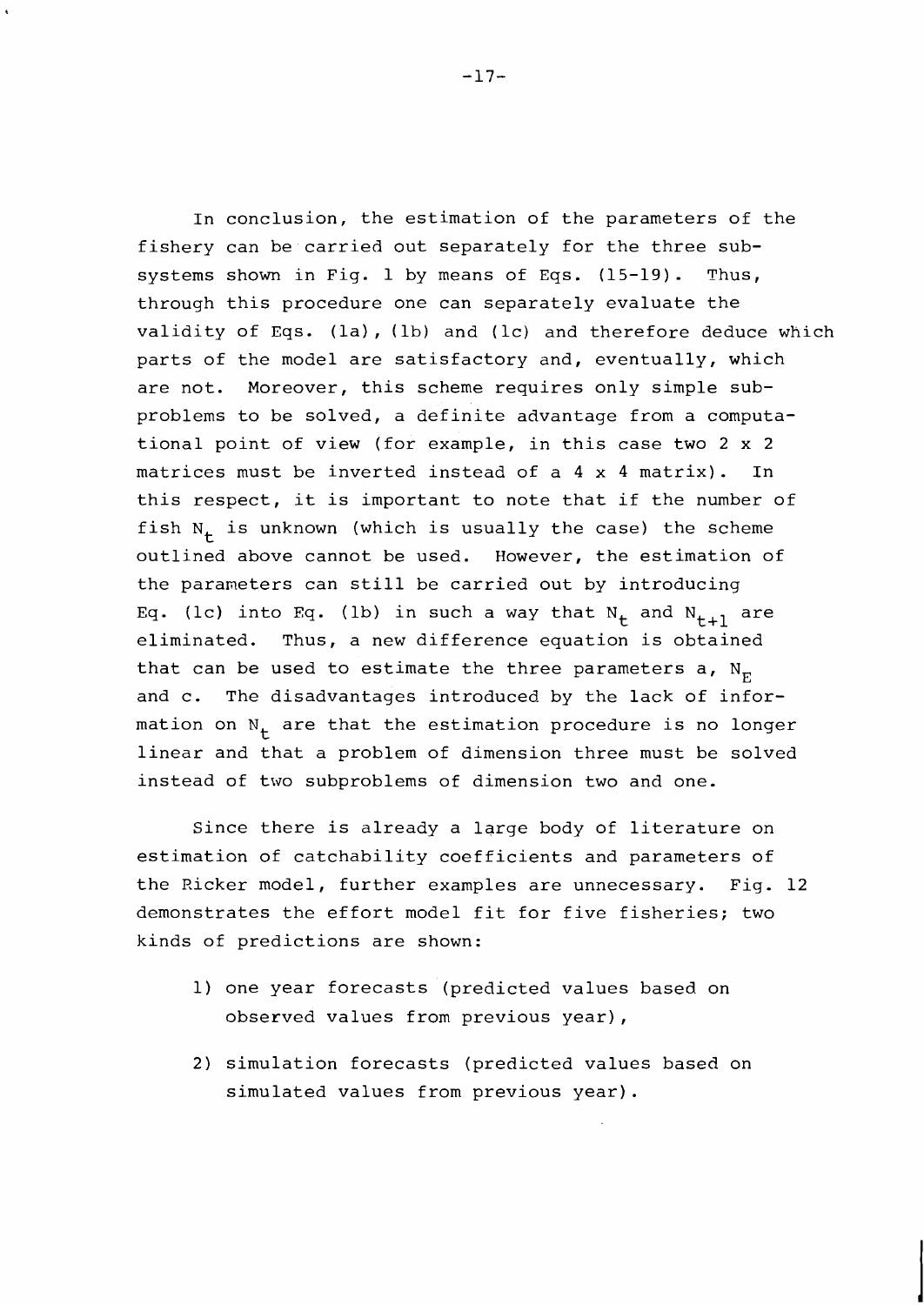The one year forecasts are reasonably good in most cases: at least the qualitative direction of change is usually predicted correctly. On the other hand, the simulation forecasts usually lead to large cumulative errors after a few years. These errors suggest some major weaknesses of the simple effort model:

- 1) investment time lags may delay effort growth (example: fin whales, 1950-1960),
- 2) effort changes may reflect mobility to other fishing areas (example: halibut and cod),
- 3) sudden large effort pulses may occur without apparent simple explanation (examples: Peru anchovy, California sardine).

Thus it appears inadvisable to use the simple effort model except for qualitative, short run forecasts.

#### 6. Conclusion

The model outlined in this paper is obviously too crude for practical, quantitative application. Our intent has been to suggest an approach to development of wider perspectives on problems of fishery dynamics, in hope of identifying new management strategies which take the dynamics of fishing, as well as fish, into account. The qualitative conclusions in Sect. 4 may be reasonable guidelines for the design of such strategies. Probably the greatest weakness of our simple analysis is failure to take alternative fishing locations and species into account; with modern, flexible fishing gear it may be economical to deplete some stocks (zero productive equilibrium) while subsisting on or profiting from others.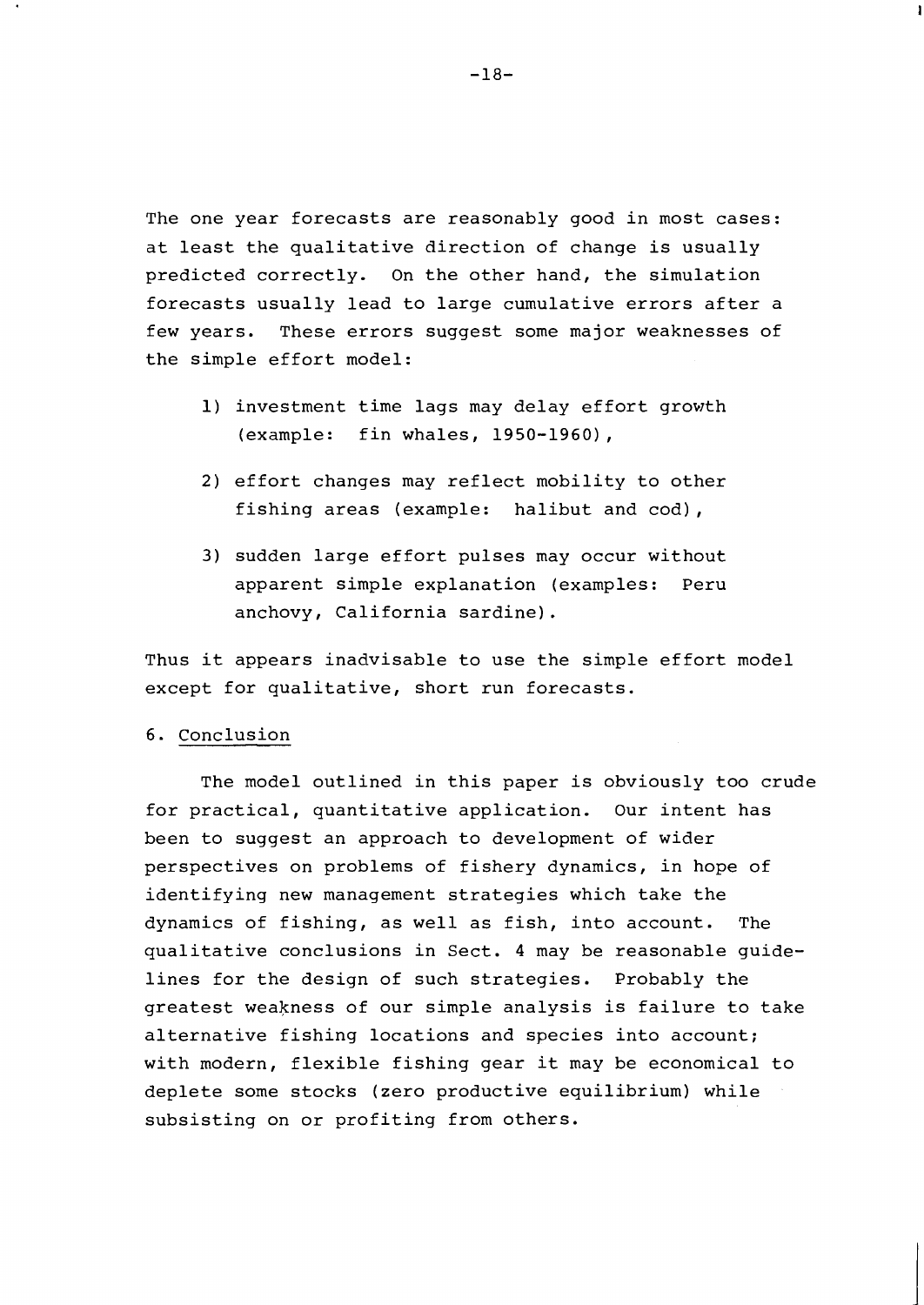



 $\frac{1}{2}$ 

 $\ddot{\phantom{0}}$ 

 $\mathbb{R}^2$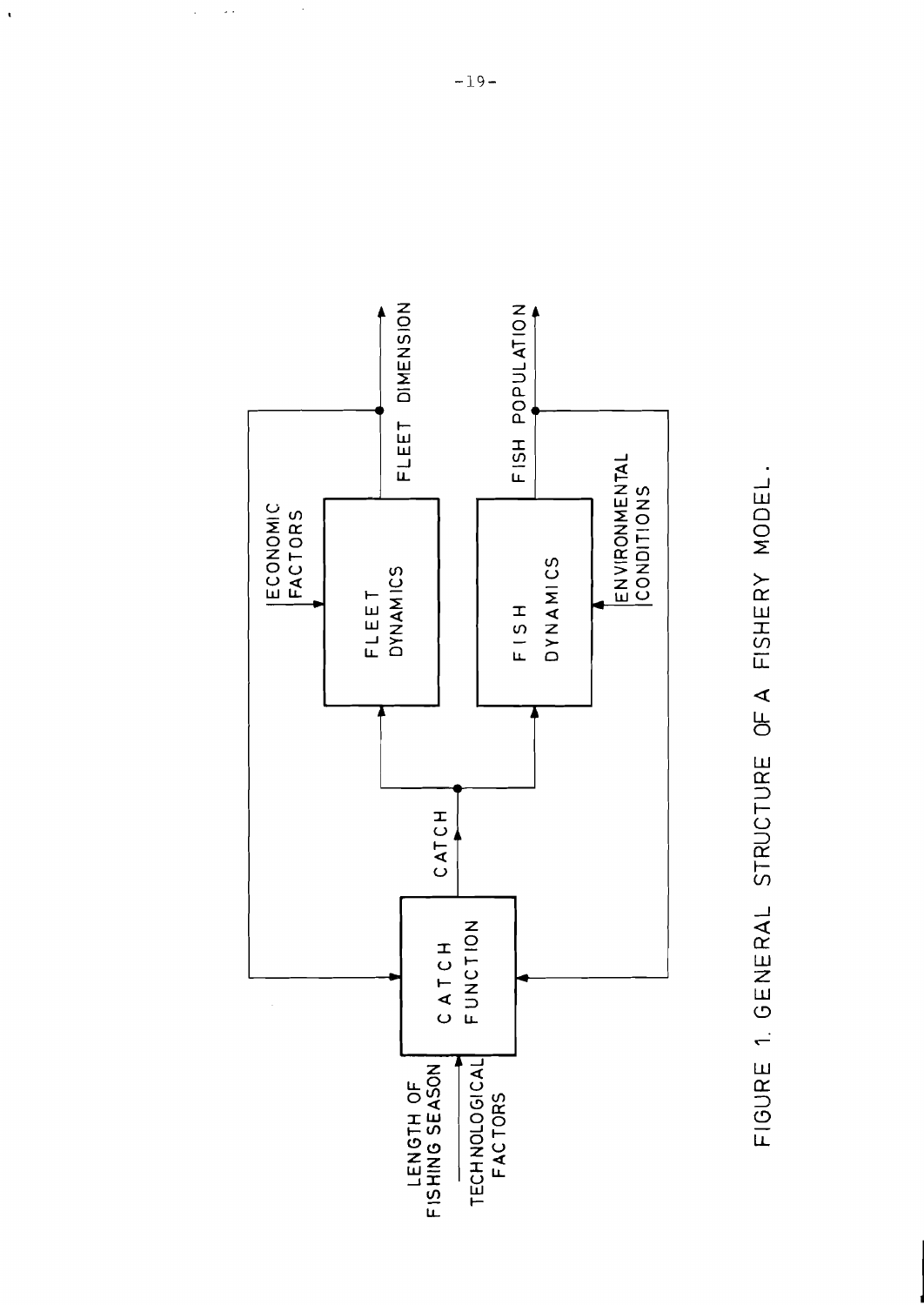

FIGURE 2.CONTROLLED EVOLUTION OF A FISHERY (CONTROL= LENGTH OF FISHING SEASON,TAXES , SUBSIDIES, .....; OUTPUT = SAMPLES OF CATCH, NUMBER OF BOATS, SAMPLES OF RECRUITMENT, .....; DISTURBANCES = TRENDS IN THE ECONOMY, DETERIORATION OF THE HABITAT, CHANGE IN TECHNOLOGY, .......).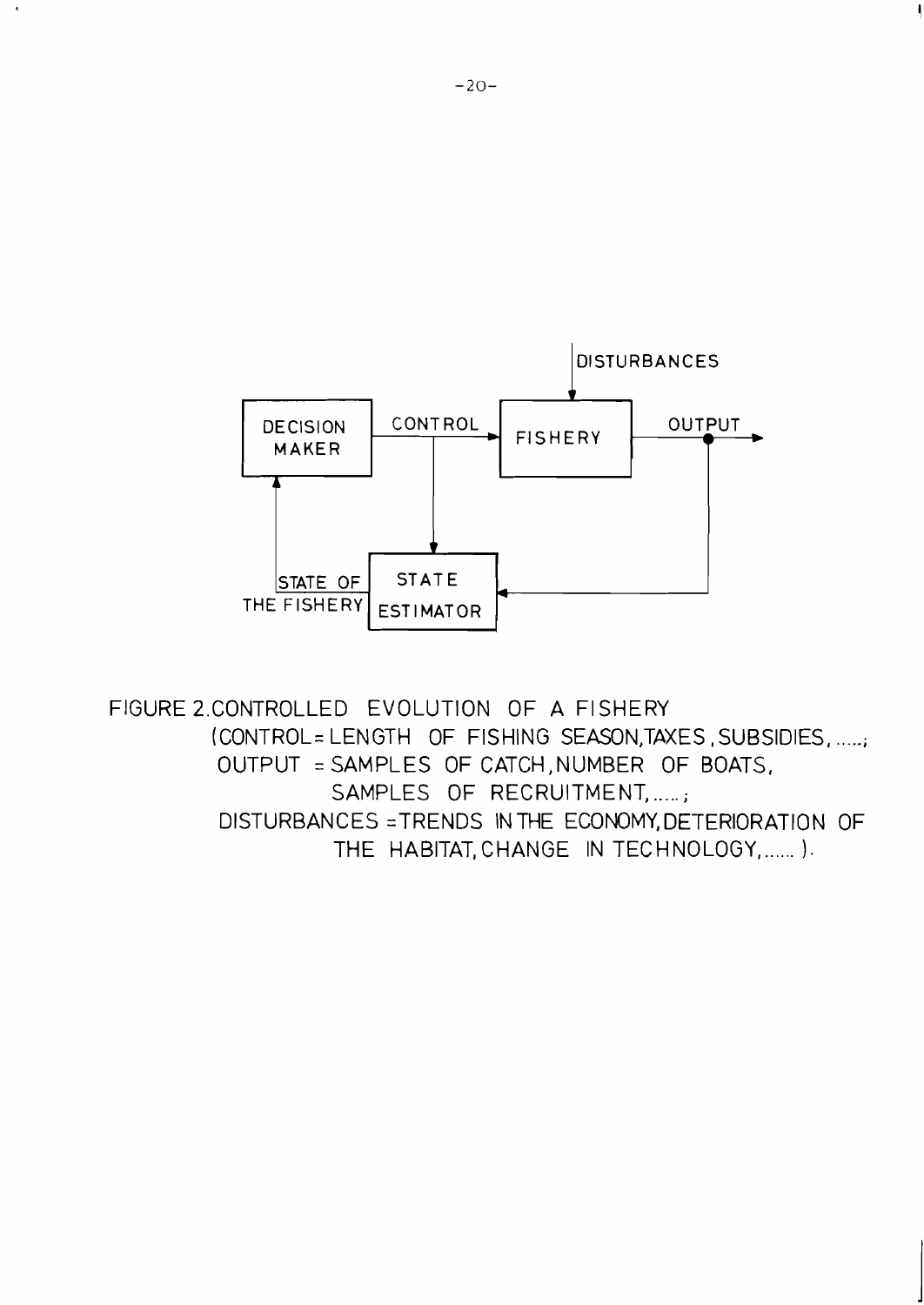

FIGURE 3. THE ISOCLINES  $v(\overline{B})$  AND  $h(\overline{B})$ .

 $\langle \rangle$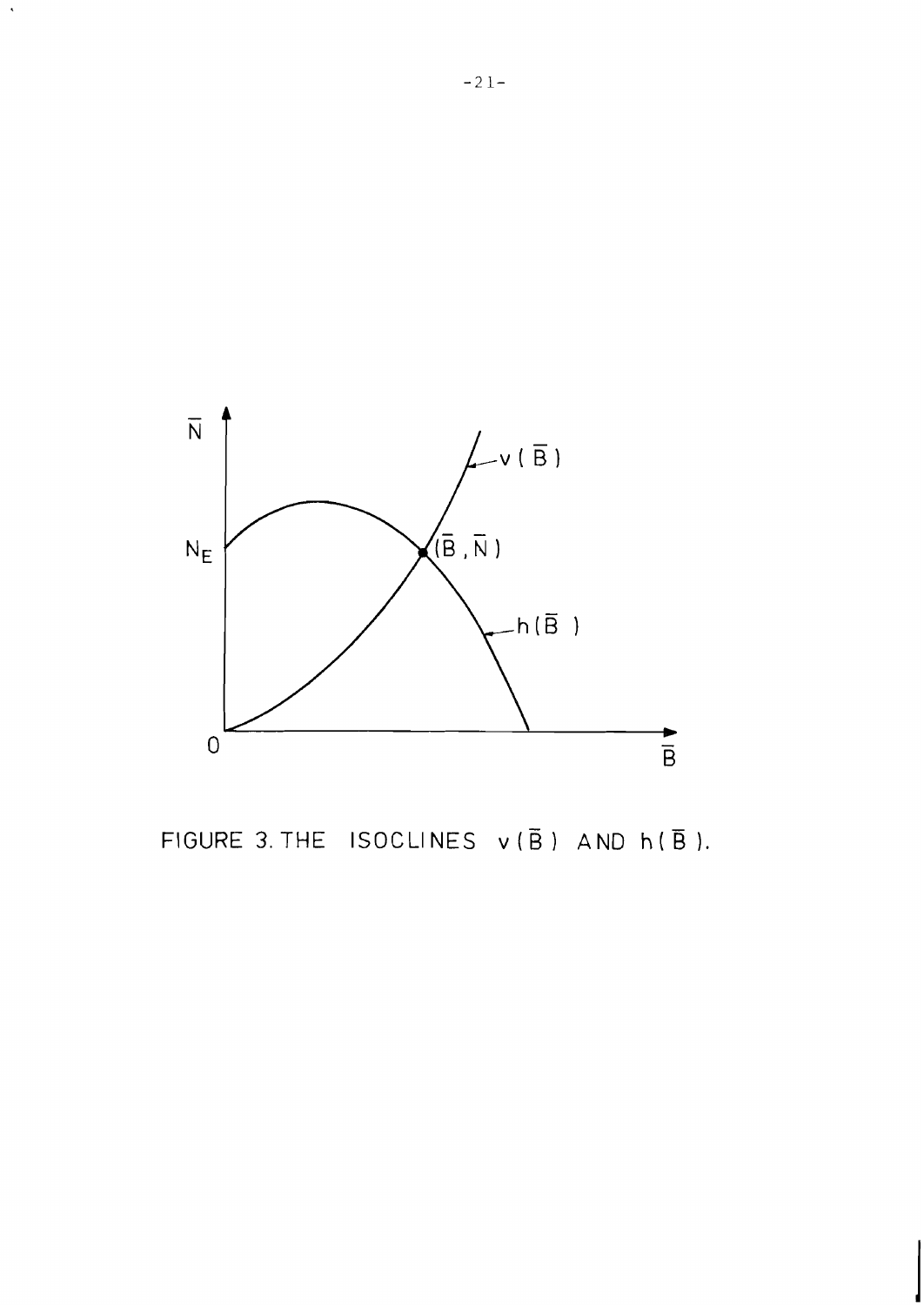

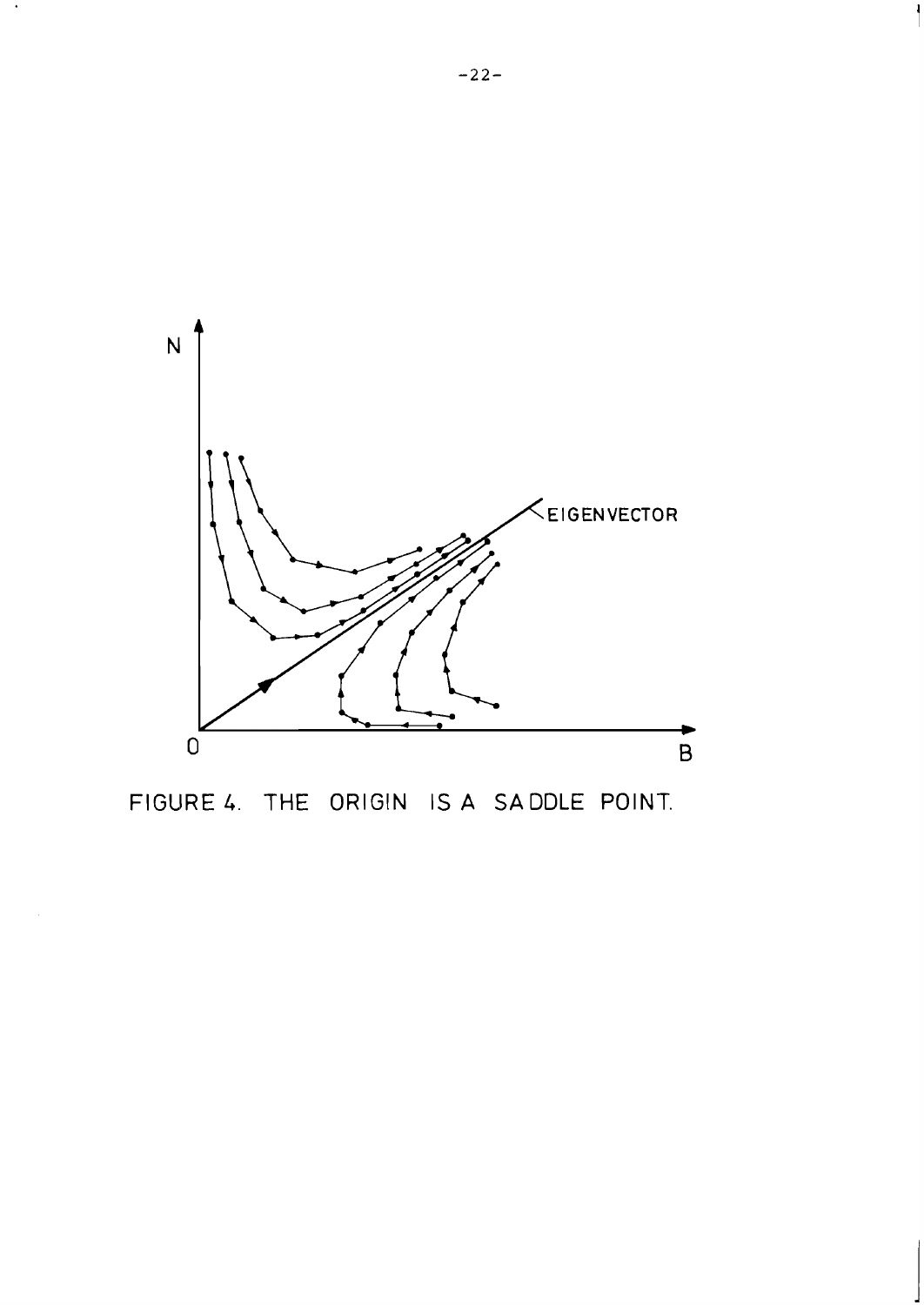

FIGURE 5. NATURAL EVOLUTIONS OF A VIRGIN FISHERY,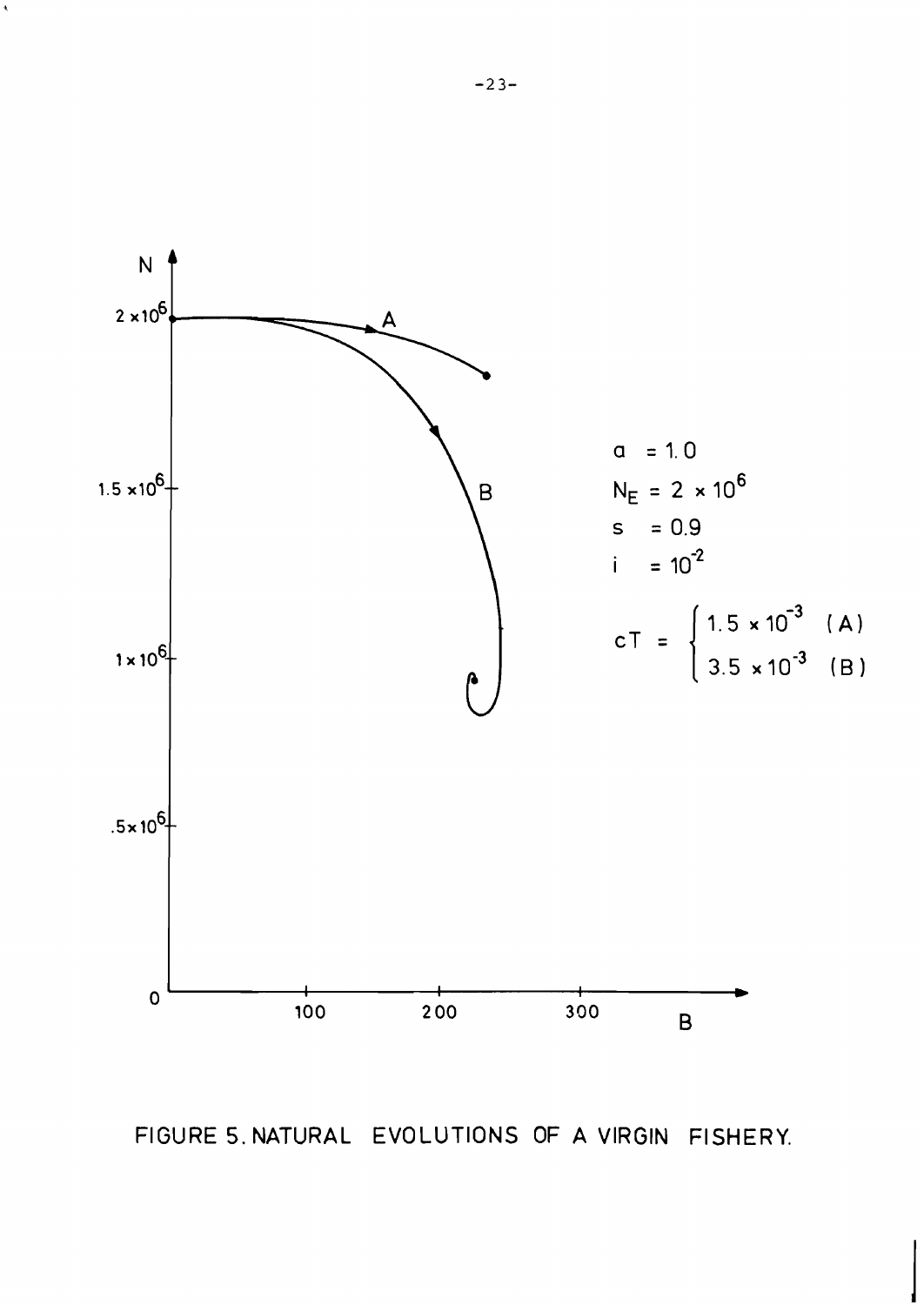

FIGURE 6. THE INFLUENCE OF THE PARAMETERS ON THE ISOCLINEv(B) <a> THE CURVE v(B ), <b> THE INFLUENCE OF cT, <c> THE INFLUENCE  $1-S$ **I**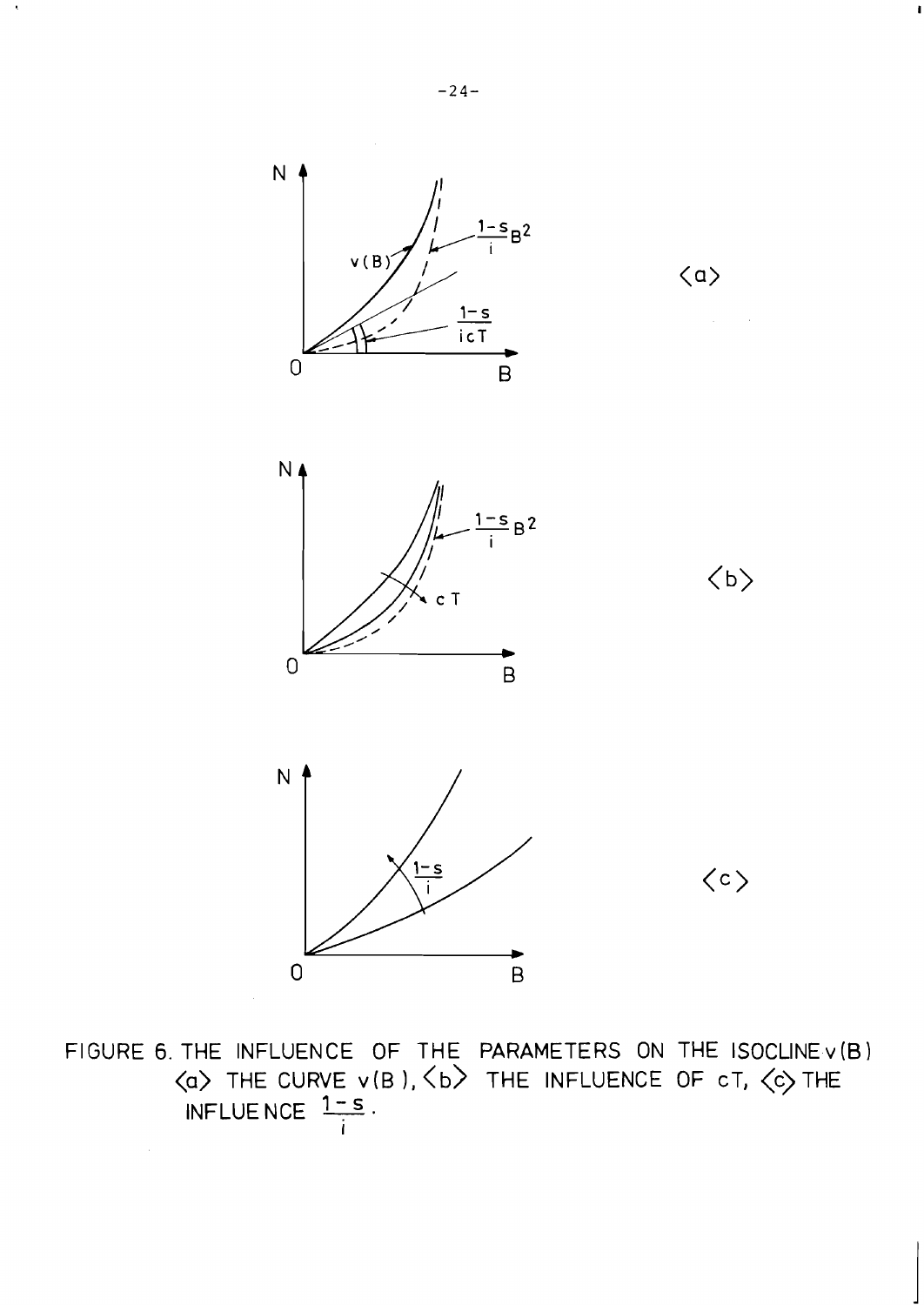

FIGURE 7 THE INFLUENCE OF THE PARAMETERS ON THE ISOCLINE h(B 1 **<a>** THE CURVE h(B) , **(b)** THE INFLUENCE OF NE, <c> THE INFLUENCE OF cT.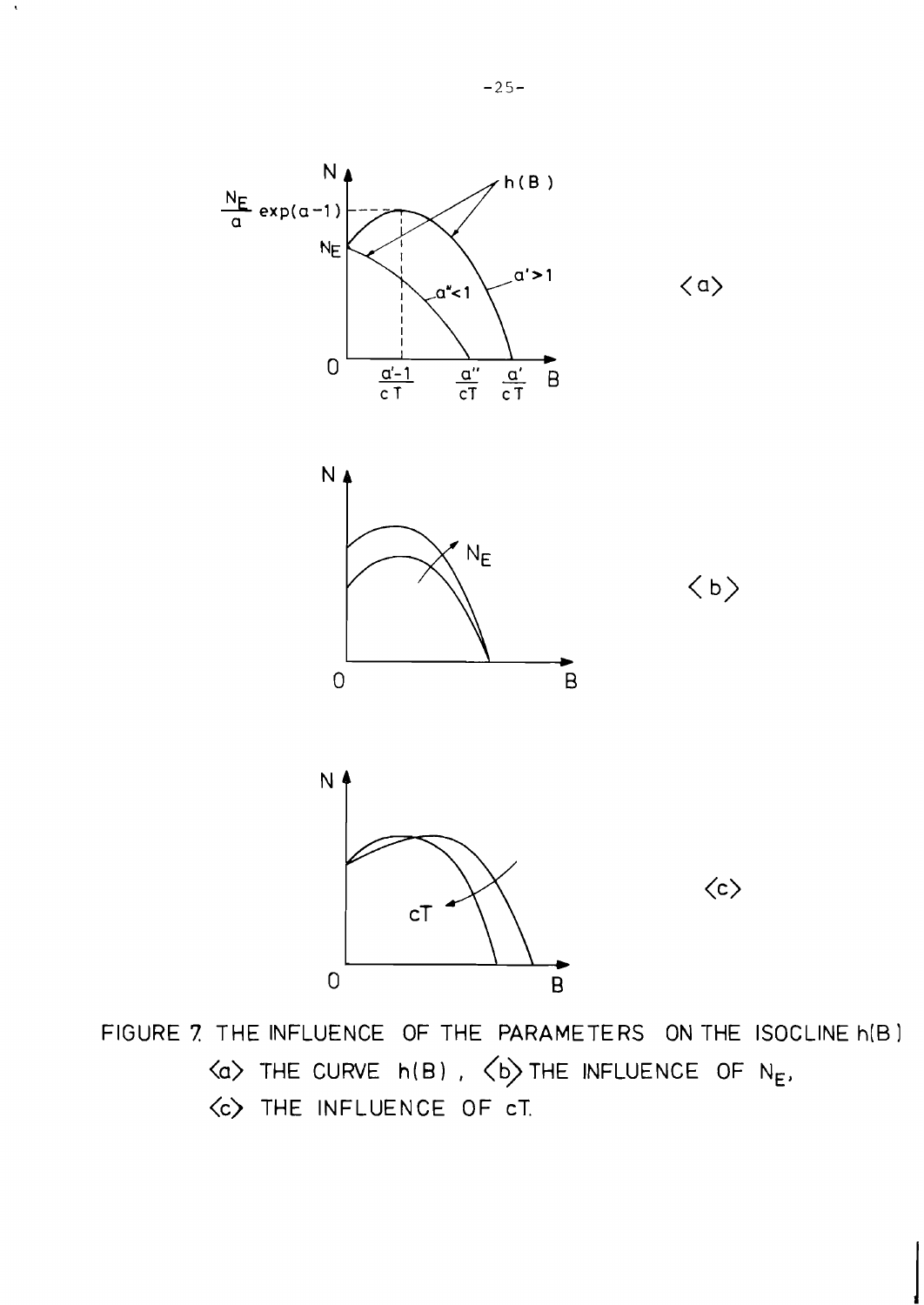

FIGURE 8. VARIATIONS OF THE PRODUCTIVE EQUILIBRIUM  $\langle a \rangle$  with respect to ct<br> $\langle b \rangle$  with respect to  $1-s$ .

L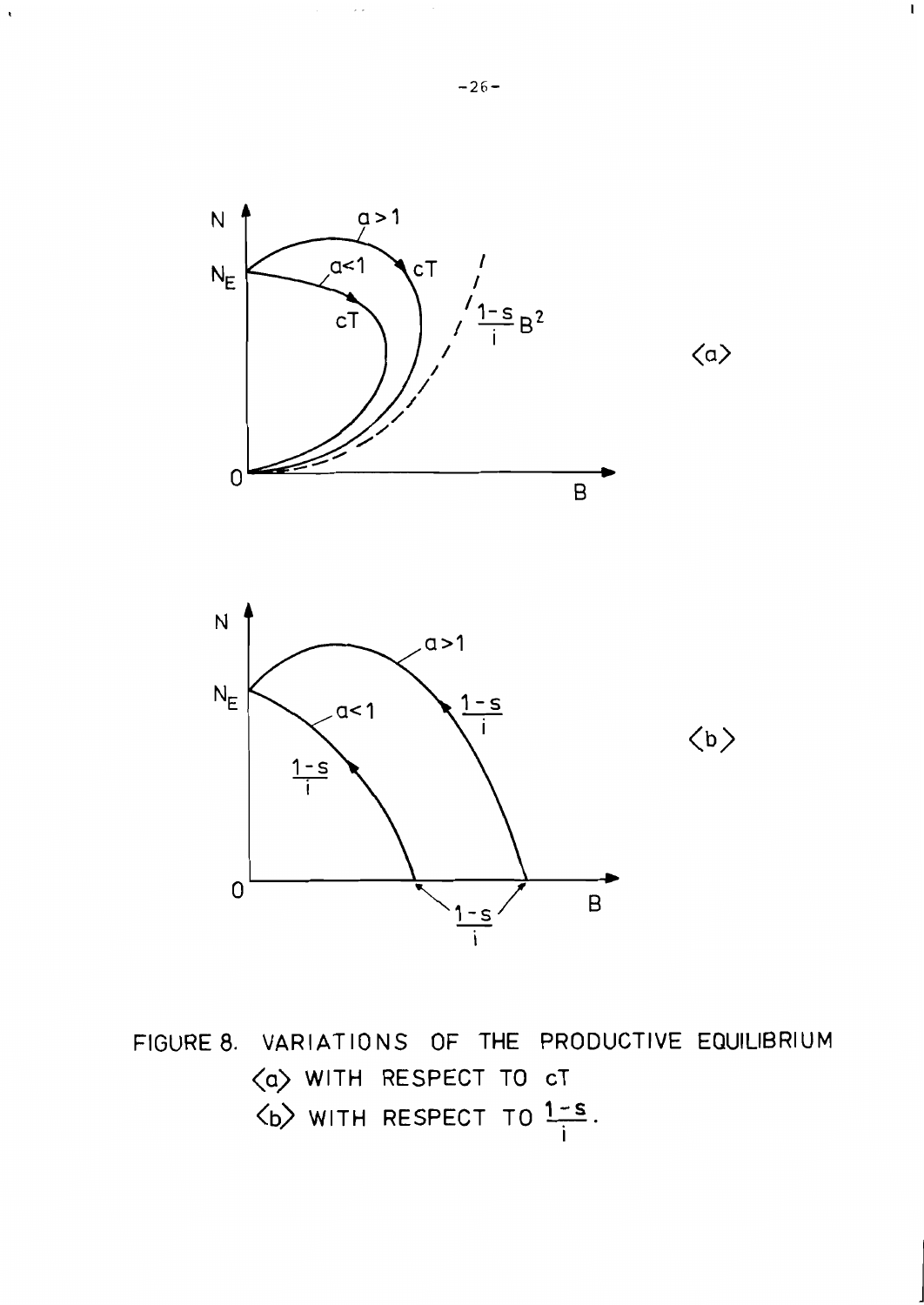

FIGURE 9. THE CATCH PER BOAT AS A FUNCTION OF  $\frac{1-s}{i}$ .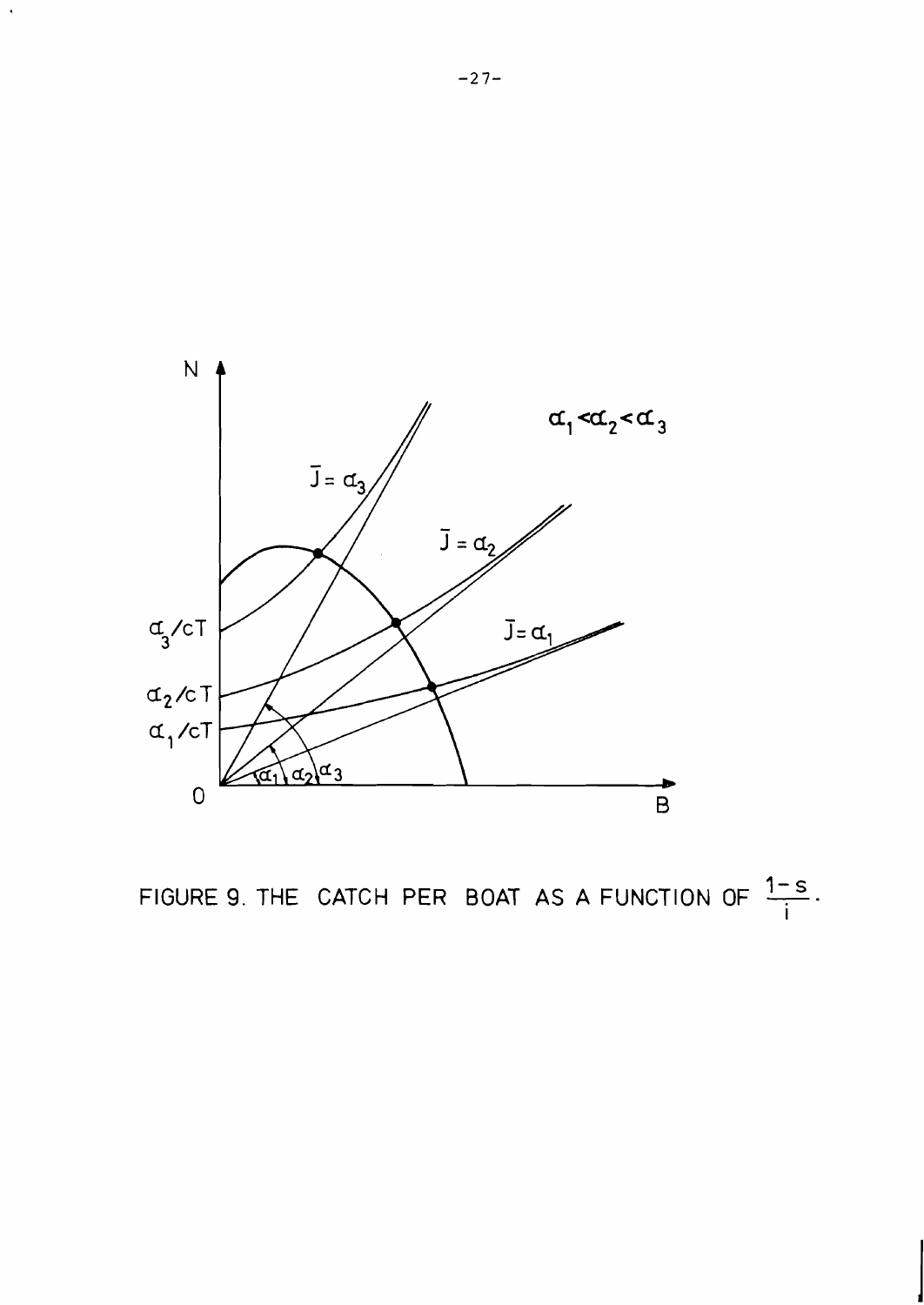

FIGURE 10. EVOLUTION OF THE FISHERY FROM PRODUCTIVE EQUILIBRIUM A TO PRODUCTIVE EQUILIBRIUM B.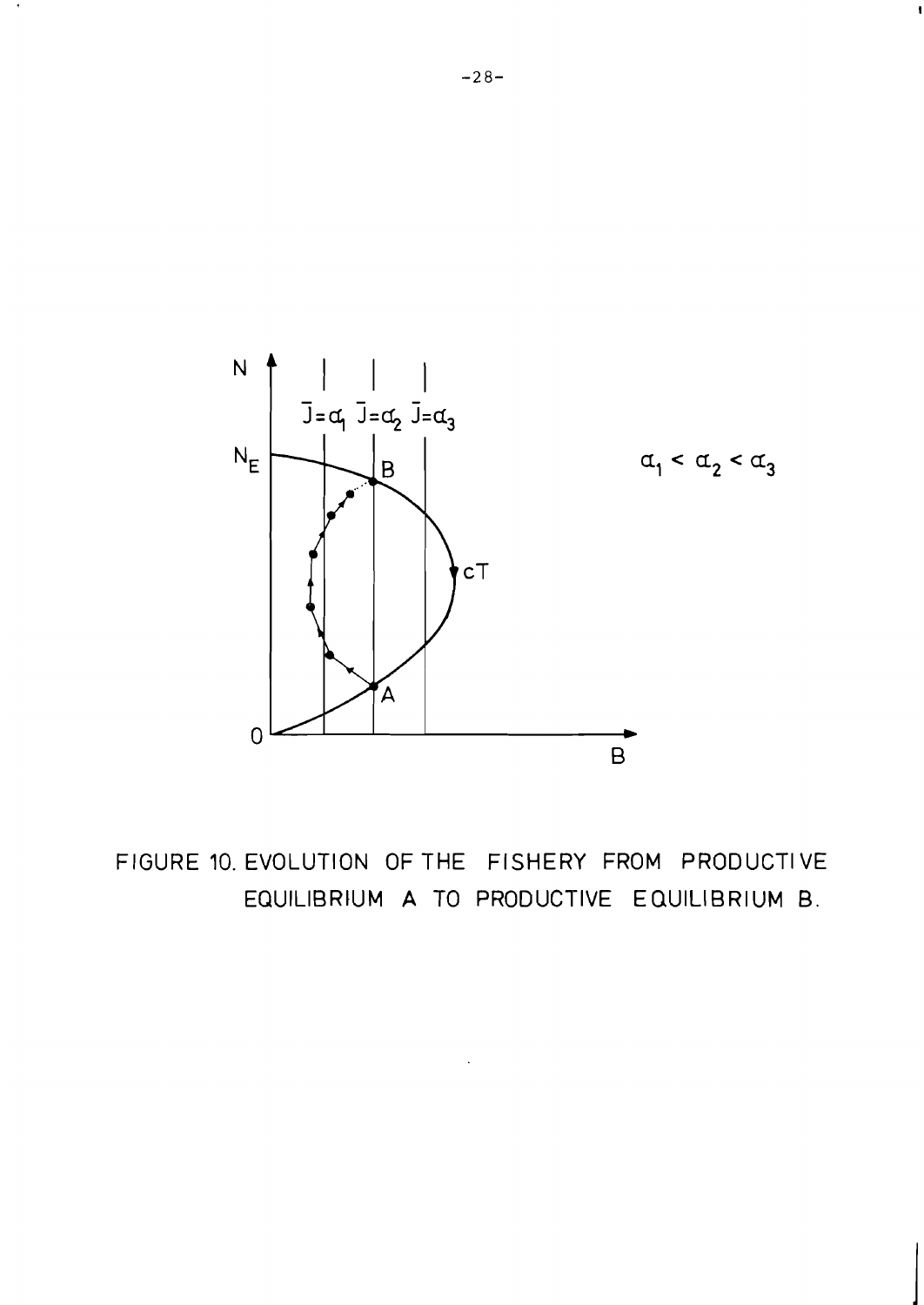

FIGURE 11. THE REGION OF ATTRACTION.

 $\langle \rangle$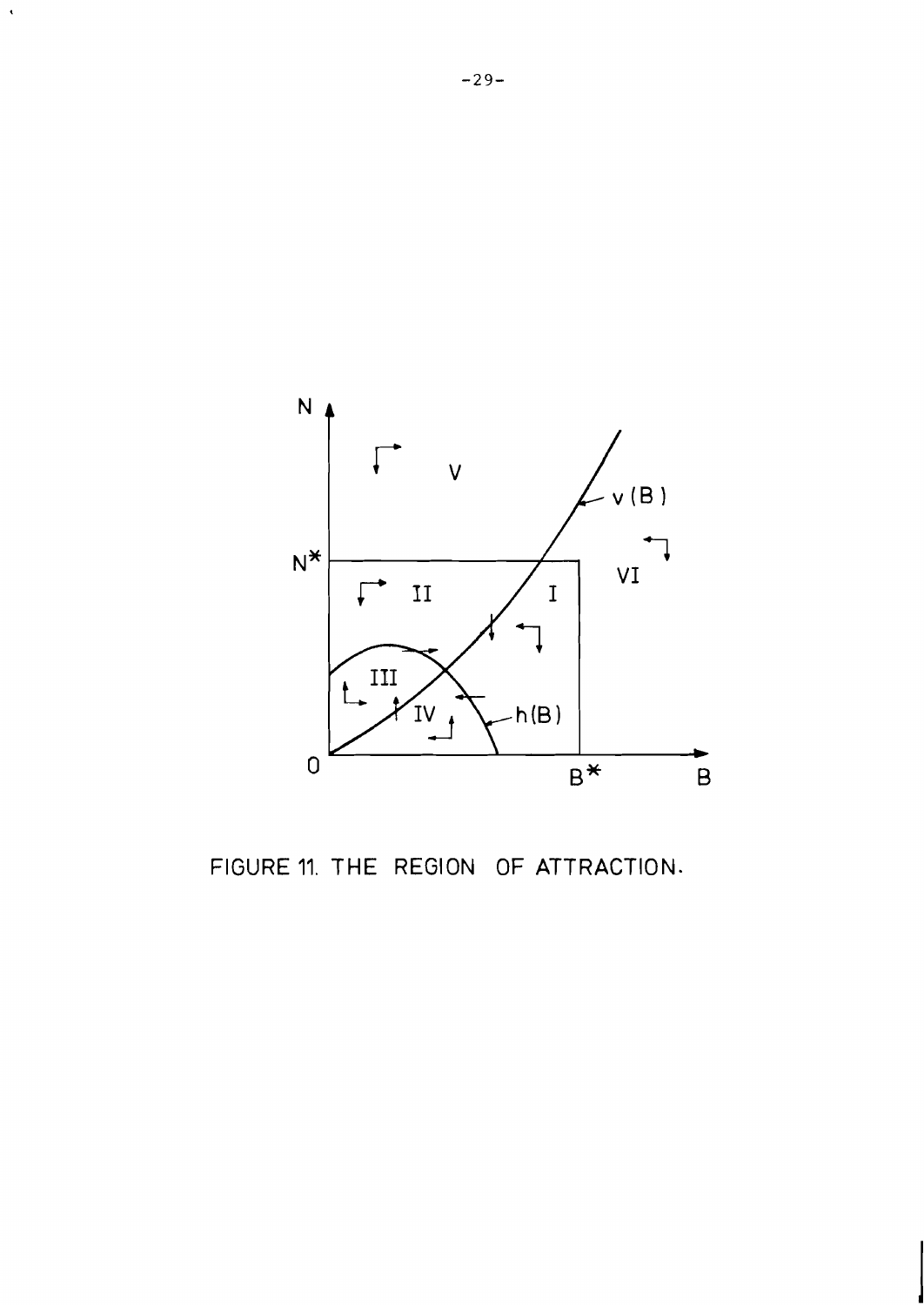

EFFORT ( UNITS IN REFERENCES )

 $-30-$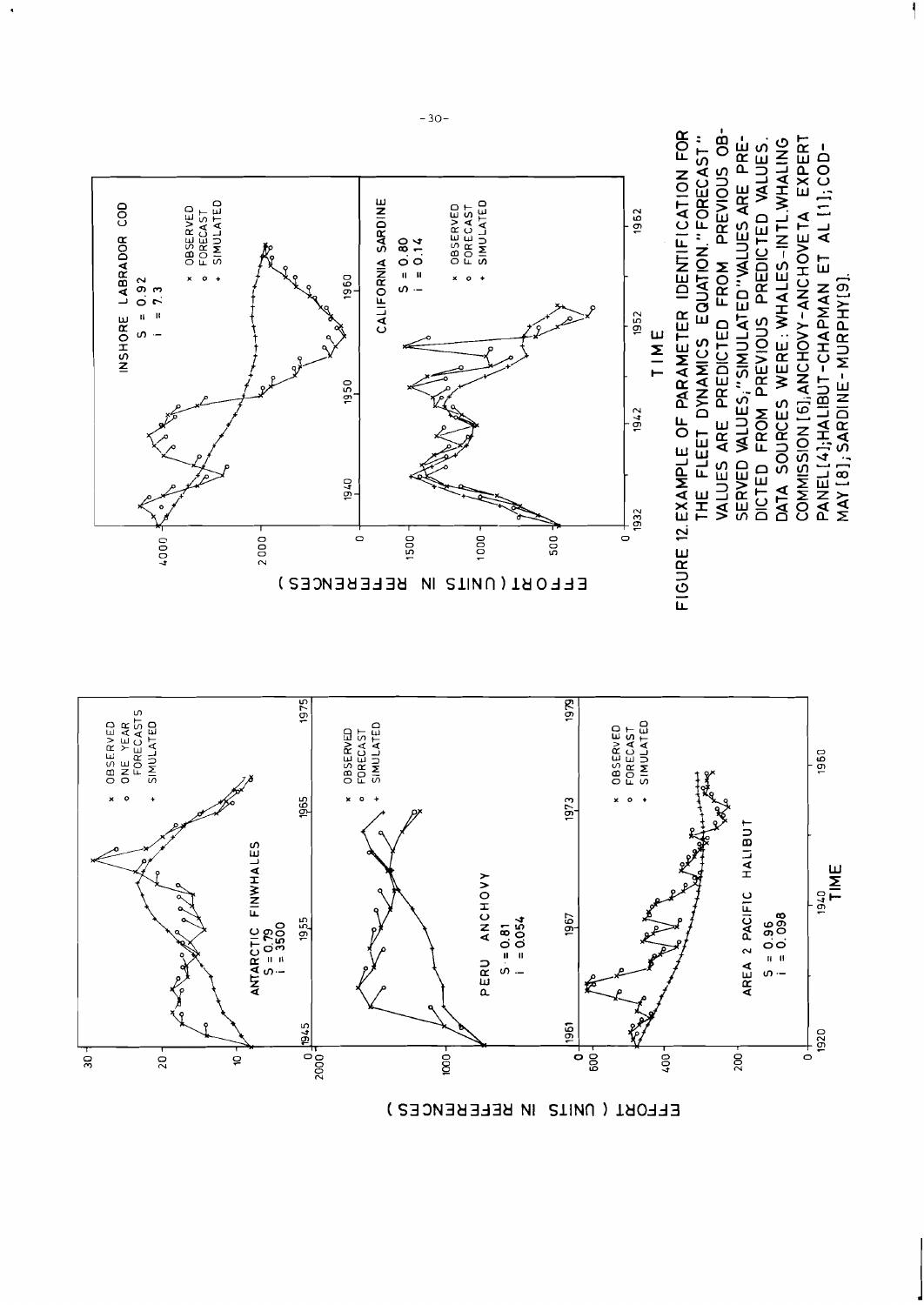#### APPENDIX 1

Let  $\lambda_1, \lambda_2$  be the eigenvalues of the system obtained  $\lambda_1, \lambda_2$  be the eigenvalues of the system obtained by linearization around the productive equilibrium  $(\bar{B}, \bar{N})$ . Moreover, let

 $\Sigma = \lambda_1 + \lambda_2$  ,  $\Pi = \lambda_1 \lambda_2$  ,

and suppose

 $0 < a < 2$  ,  $0 < s < 1$  ,  $\overline{B} \text{C} \Gamma \leq 1$  .

The aim of this appendix is to prove that

a)  $|\mathbb{I}| < 1$ , b)  $|\sum|$  < 1 +  $\prod$  .

Proof of a)

First of all recall that  $\mathbb I$  is the determinant of the matrix F, i.e.

$$
\Pi = (1 - a + \bar{B}cT) (\text{icT } \frac{\bar{N}}{\bar{B}} + 2s - 1);
$$

 $\mathbf{r}$ 

since  $\bar{B}cT < a$  (easy to check),

$$
-1 < 1 - a < 1 - a + \overline{B}cT < 1
$$
.

Therefore, it is sufficient to prove that

$$
-1 < i c
$$
**T**  $\frac{N}{B}$  + 2s - 1 < 1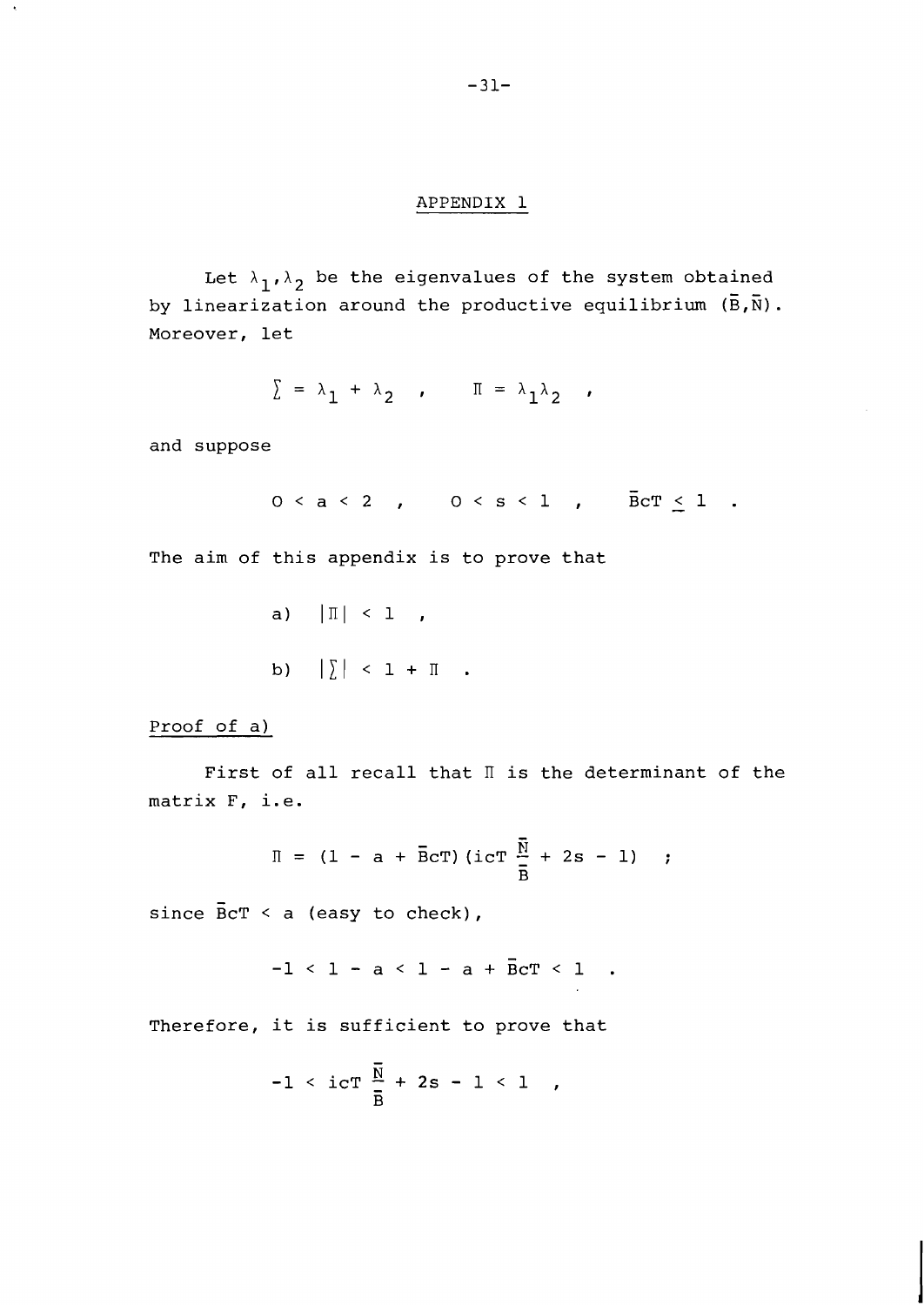or, replacing  $\overline{N}$  with  $v(\overline{B})$  given by Eq. (9a),

$$
-1 \leq (1 - s) \frac{\overline{B}cT}{1 - exp (-\overline{B}cT)}
$$
 + 2s - 1 < 1 . (Al)

ţ.

 $-1 < 1$ <br>Notice that  $\frac{5cT}{1 - exp}$  $\frac{\text{Ber}}{1}$  is an increasing function of  $1 - \exp(-\overline{B}cT)$ 

 $\overline{\texttt{B}}$ cT; hence, since O  $\leq$   $\overline{\texttt{B}}$ cT  $\leq$  1, its minimum value is l

(for  $\bar{B}cT = 0$ ) and its maximum value is  $\frac{1}{\sqrt{1-\frac{c}{c}}}$  $1 - exp (-1)$ 

(for  $\overline{B}cT = 1$ ). Thus, the first inequality in (Al) is proved. As for the second one, note that

```
\n--32--\n\neplacing 
$$
\bar{N}
$$
 with  $v(\bar{B})$  given by Eq. (9a),\n--1 < (1 - s)  \n-- $\bar{B}cT$  + 2s - 1 < 1 . (A1)\ne that  \n-- $\bar{B}cT$  is an increasing function of\nhence, since  $0 \leq \bar{B}cT \leq 1$ , its minimum value is 1\n\n $\bar{B}cT = 0$  and its maximum value is  $\frac{1}{1 - \exp(-1)}$ \n\n $\bar{B}cT = 1$ . Thus, the first inequality in (A1) is proved.\nr the second one, note that\n(1 - s)  \n-- $\bar{B}cT$  + 2s - 1 <  $\frac{1 - s}{1 - \exp(-1)}$ \n+ 2s - s =  $\frac{(1 - 2 \exp(-1))s + \exp(-1)}{1 - \exp(-1)}$ \n\nSince  $0 < s < 1$ , it follows that\n(1 - 2 exp (-1))s + exp (-1) < 1 - exp (-1) ,\n\nimplies the second inequality in (A1).\n
```

But since  $0 < s < 1$ , it follows that

$$
(1 - 2 \exp (-1))s + \exp (-1) < 1 - \exp (-1)
$$

which implies the second inequality in (Al).

## Proof of b)

Remember that  $\sum$  is the trace of F, i.e.

$$
\sum_{\alpha} = 2s - a + \overline{B}cT \left(s + i \frac{\overline{N}}{\overline{B}} 2\right).
$$

Let us first prove that

$$
-1 - \Pi < \sum \ldots
$$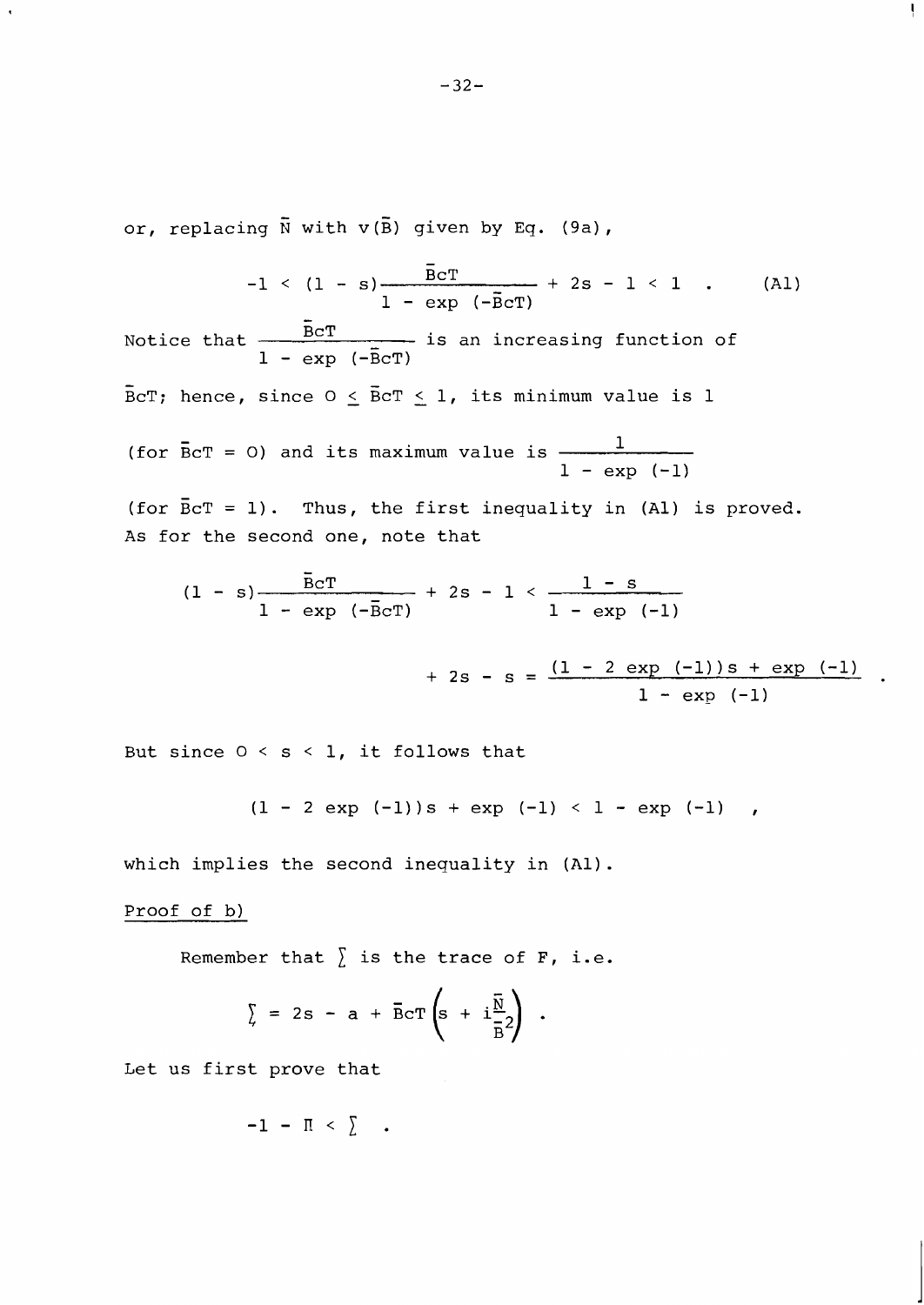In fact

$$
-1 - \Pi - \sum = -1 - i c T \frac{\overline{N}}{\overline{B}} - 2s + 1 + a i c T \frac{\overline{N}}{\overline{B}}
$$
  
+ 2sa - a - i c<sup>2</sup>T<sup>2</sup> $\overline{N}$  - 2s $\overline{B}$ cT  
+  $\overline{B}$ cT - 2s + a - s $\overline{B}$ cT - i cT  $\frac{\overline{N}}{\overline{B}}$ ,

or substituting  $\bar{N}$  with  $v(\bar{B})$ ,

$$
1 + \Pi + \sum = 2s(2 - a) - \overline{B}cT(1 - 3s)
$$
  
+ (2 - a) (1 - s)  $\cdot \frac{\overline{B}cT}{1 - \exp(\overline{B}cT)}$   
+  $\frac{(1 - s) (\overline{B}cT)^{2}}{1 - \exp(-\overline{B}cT)}$ 

If 3s - 1 > 0, of course 1 +  $\mathbb{I}$  +  $\sum$  > 0; otherwise, notice that

$$
\frac{(1 - s) (\bar{B}cT)^2}{1 - \exp (-\bar{B}cT)} > (1 - 3s) \bar{B}cT ,
$$

so that  $1 + \mathbb{I} + \sum > 0$ .

Now, it must be proved that  $\sum$  < 1 +  $\prod$ . After some cumbersome computations, one obtains

$$
\sum - 1 - \Pi = (1 - s) \left( \overline{B} \text{CT} \left[ \frac{a - \overline{B} \text{CT}}{1 - \exp (-\overline{B} \text{CT})} + 1 \right] - 2a \right)
$$
\n(A2)

 $\pmb{r}$ 

and, since  $s < 1$ , the second term of the right-hand side of Eq. (A2) must be proved to be negative. Now, since

$$
\frac{a - \bar{B}cT}{1 - \exp (-\bar{B}cT)} < \frac{a - \bar{B}cT}{\bar{B}cT - (\frac{\bar{B}cT)^{2}}{2}}
$$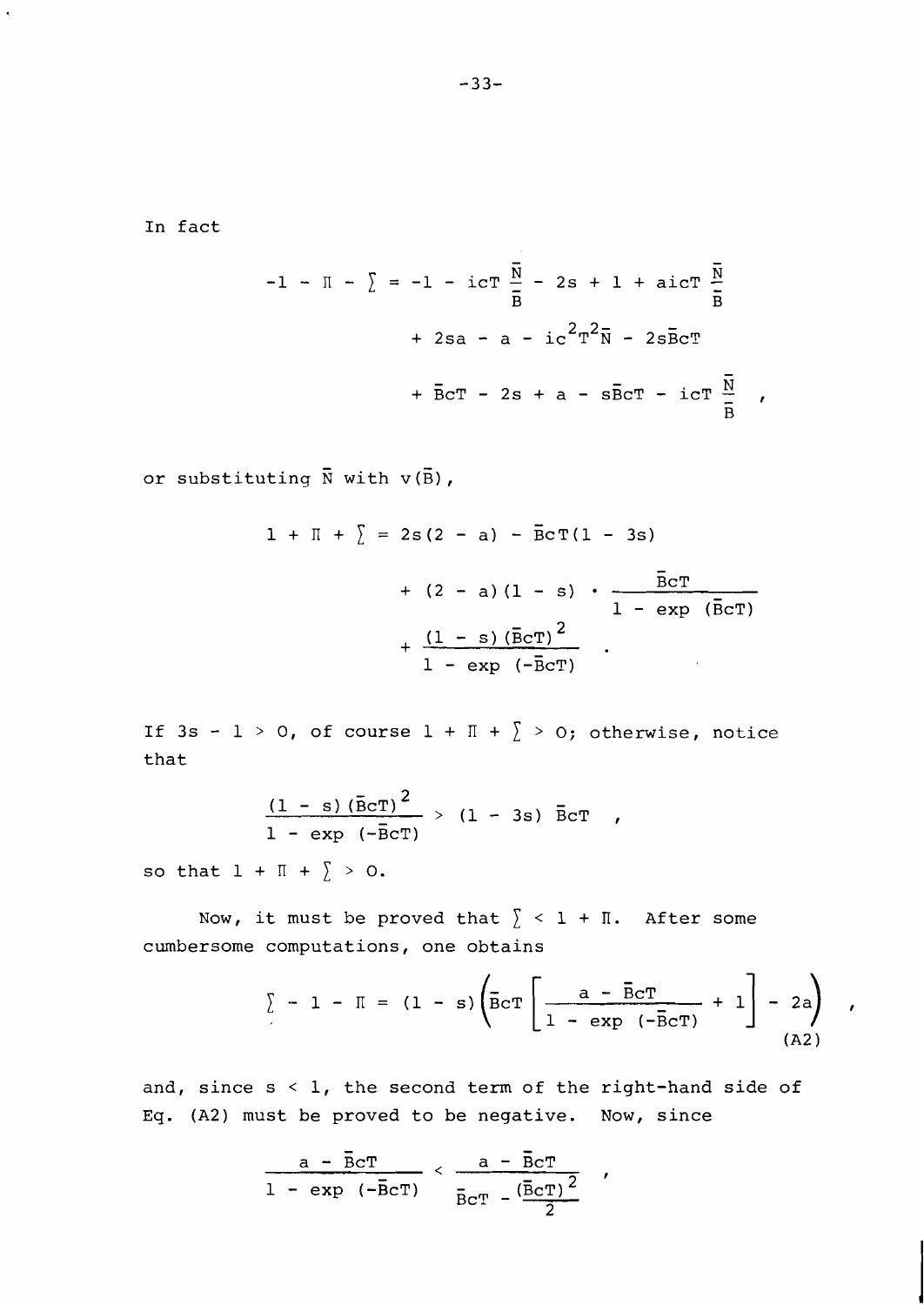**it turns out that** 

$$
\overline{B}cT\left[\frac{a - \overline{B}cT}{1 - \exp(-\overline{B}ct)} + 1\right] - 2a < \frac{2a - (\overline{B}cT)^{2}}{2 - \overline{B}cT} - 2a
$$

$$
= \frac{-2a(1 - \overline{B}cT) - (\overline{B}cT)^{2}}{2 - \overline{B}cT},
$$

**and the last expression, in view of the assumption BCT** < **1, is negative.** 

 $\mathbf{I}$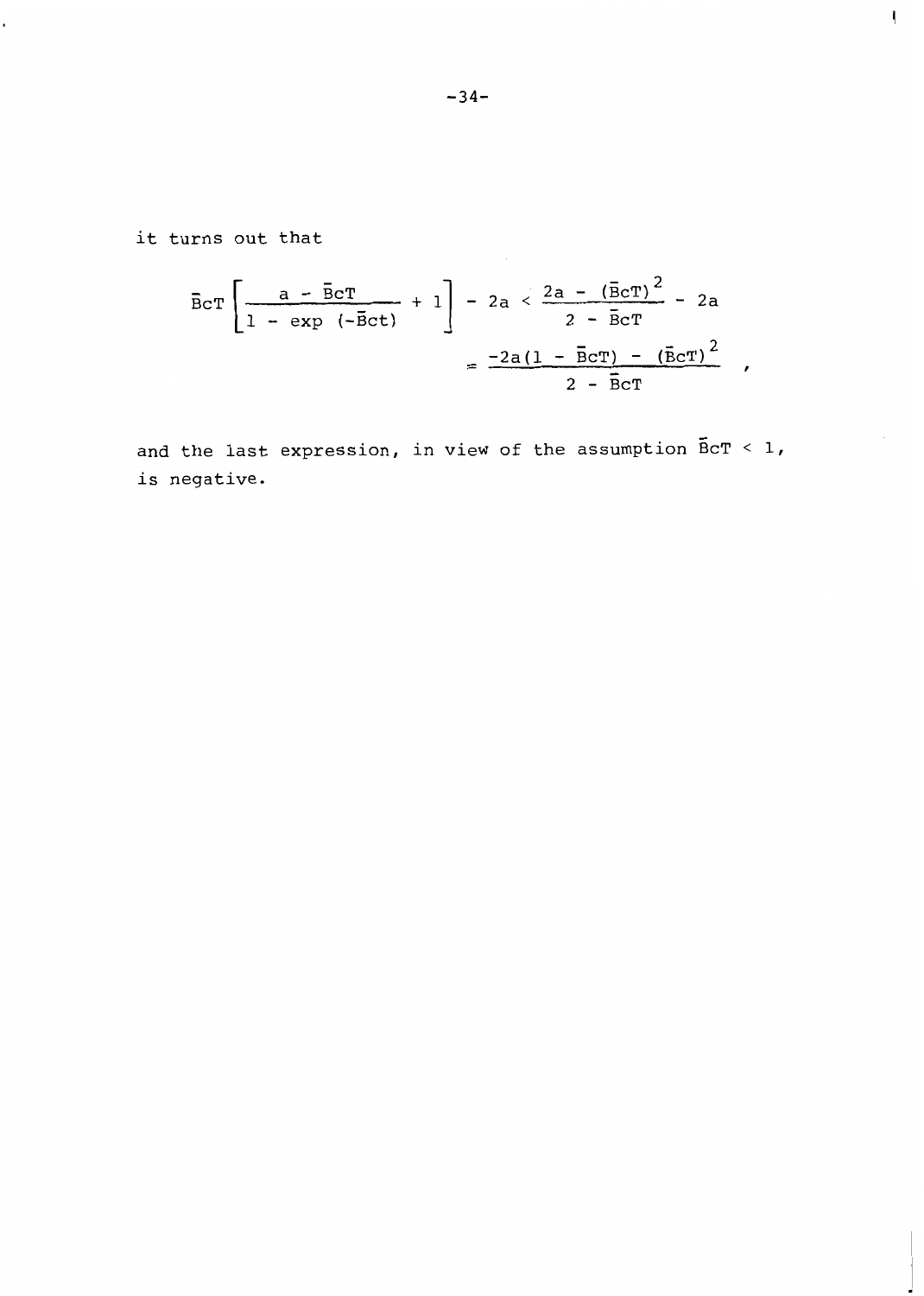#### APPENDIX 2

In this appendix the region R given by  
\n
$$
0 \le N \le \frac{N_E}{a} \exp (2a - 1) = N^*
$$
\n
$$
0 \le B \le s \sqrt{\frac{i N_E \exp (2a - 1)}{a(1 - s)}} + i cT \frac{N_E}{a} \exp (2a - 1) = B^*
$$

is proved to be a region of attraction.

To achieve this purpose it is necessary to prove that

- a) any trajectory starting from a point in R is contained in R,
- b) any trajectory starting from the outside of R reaches R in a finite number of transitions.

# Proof of a)

First of all, notice that if  $N_t \ge 0$ ,  $B_t \ge 0$ , then  $N_{t+1} \geq 0$ ,  $B_{t+1} \geq 0$  (this follows trivially from Eqs. (2)-(3)). Therefore, a) is proved once it is proved that  $N_t \leq N^*$ and  $B_t \leq B^*$  imply  $N_{t+1} \leq N^*$  and  $B_{t+1} \leq B^*$ . An inspection of Fig. 11 (where the arrows show the direction of the transitions) suggests that the last statement is proved if

- i)  $(N_t, B_t)$  belonging to regions II or III implies  $B_{++1} \leq B^*$ , and
- ii)  $(N_t, B_t)$  belonging to regions III or IV implies  $N_{t+1} \leq N^*$ .

In order to prove i) notice that  $(N_{+},B_{+})$  belonging to region I1 or I11 is equivalent to

to prove i) notice that 
$$
(N_t, B_t)
$$
 belonging to  
or III is equivalent to  

$$
\frac{1-s}{1} \frac{B_t^2}{1-\exp(-cB_t^T)} < N_t \le N^* , B_t > 0 .
$$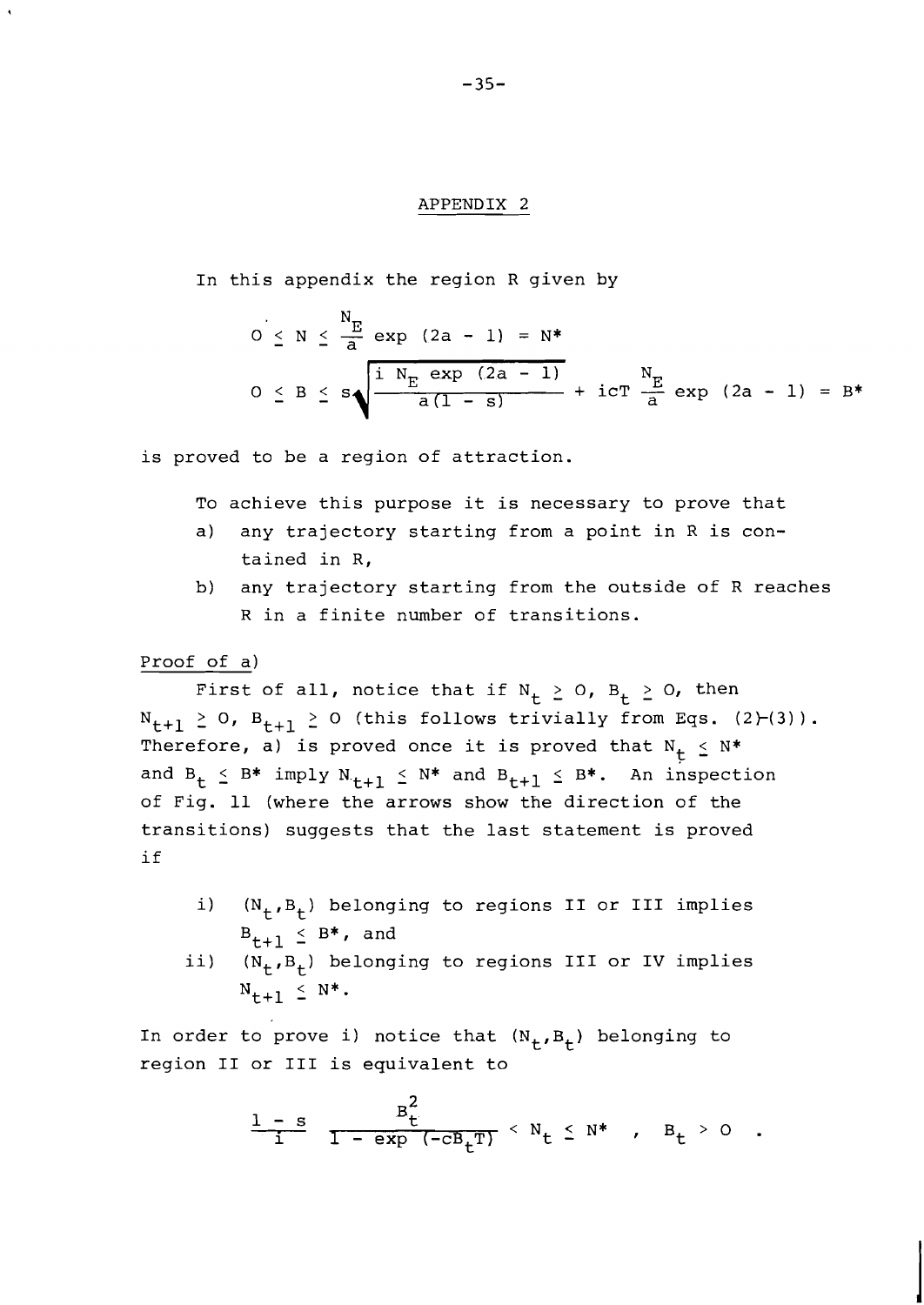Ł

From equation

$$
B_{t+1} = sB_t + iN_t \left( \frac{1 - \exp(-cB_t)^T}{B_t} \right)
$$

it follows that

$$
B_{t+1} \leq sB_t + i cTN_t
$$

But

 $\mathbf{A}$ 

$$
B_t^2 < \frac{i}{1-s} (1 - \exp(-c B_t T)) N_t \leq \frac{i}{1-s} N_t ,
$$

i.e.

$$
B_t < \sqrt{\frac{i}{1-s} N_t}
$$

Then

$$
B_{t+1} < s \sqrt{\frac{i}{1-s} N_t} + i c T N_t
$$

and, since  $N_t \le N^*$ , it follows that  $B_{t+1} < B^*$ . To prove ii), recall that

$$
N_{t+1} = N_t \exp \left[a - cB_t T - a \frac{N_t}{N_E} \exp (-cB_t T) \right].
$$

Since  $N_t \ge 0$  and  $B_t \ge 0$  it turns out that

$$
N_{t+1} \le \exp(a)N_t
$$
.

On the other hand, if  $(N_t, B_t)$  belongs to regions III or On the other hand, if  $(N_t, B_t)$  belongs to regions III or<br>IV, then  $N_t \leq \frac{N_E}{a}$  exp (a - 1) (see Fig. 11). Therefore, it follows that  $N_{t+1} \leq N^*$ .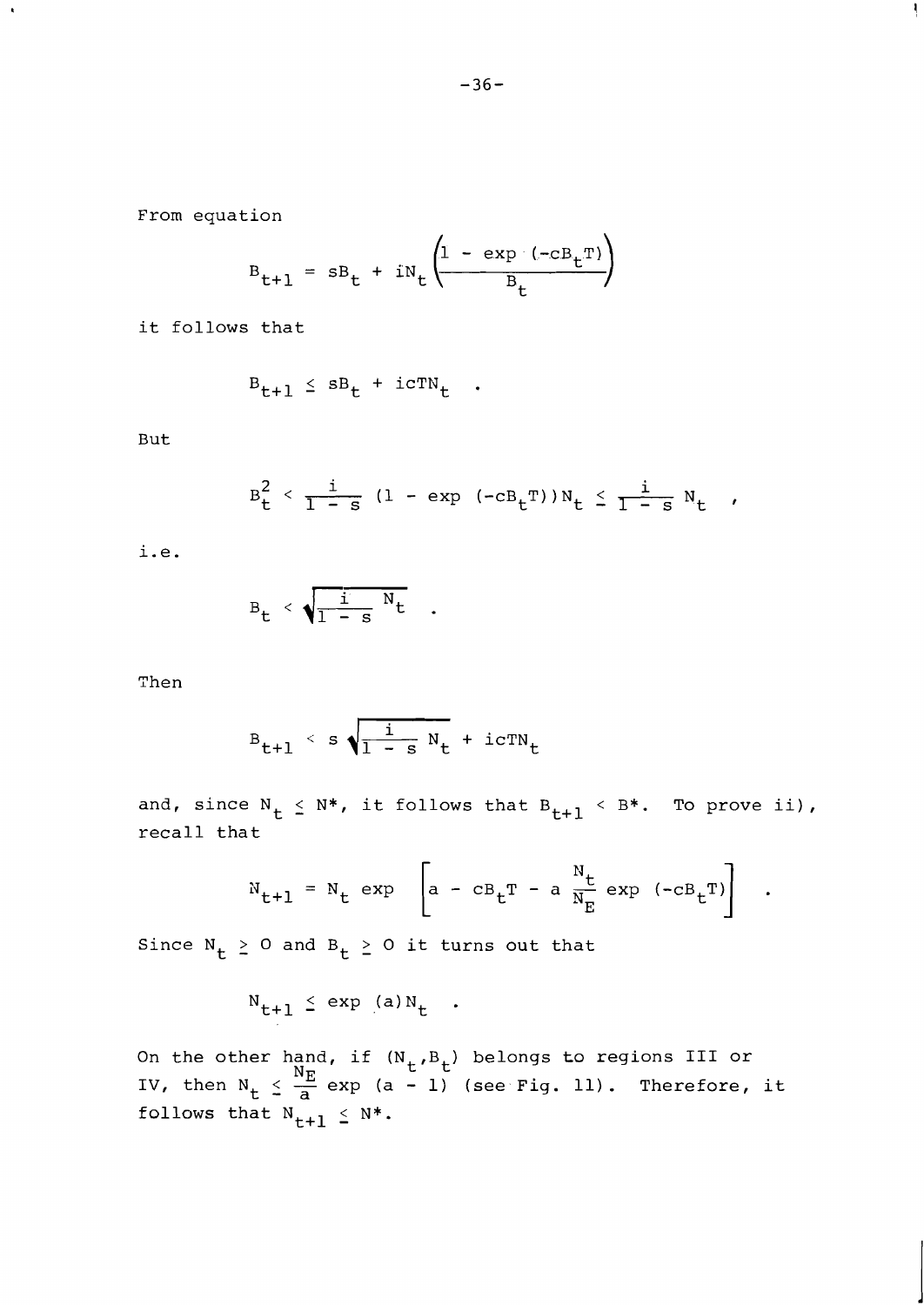# Proof of **b)**

Consider Fig. 11 and notice that in regions V and VI there is no equilibrium state and no cycle, since every transition starting from there is characterized by a decrease of N. Therefore, a trajectory starting from outside of R will reach, after a finite number of transitions, a point  $(B_t, N_t)$  such that  $N_t < N^*$ . If  $(B_t, N_t)$  belongs to R, property (b) is proved; otherwise it must belong to region VI, and therefore, after a suitable number of transitions, will be:  $B_t \leq B^*$ , i.e.  $(B_t, N_t) \in R$ .